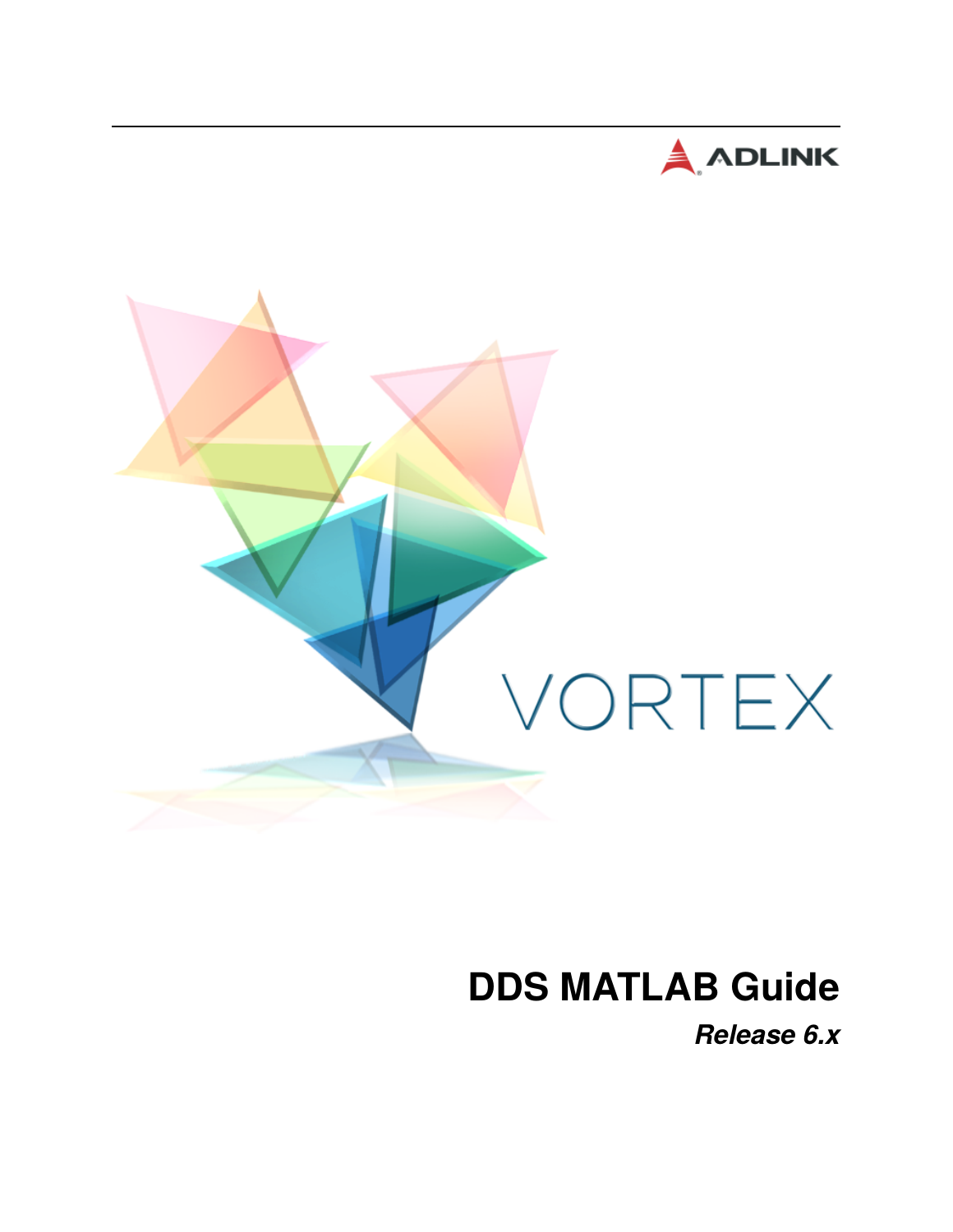# **CONTENTS**

| $\mathbf{1}$     | <b>Introduction</b><br><b>DDS</b><br>1.1<br>1.2                                                         | $\mathbf{1}$<br>$\mathbf{1}$<br>$\overline{2}$                        |  |  |
|------------------|---------------------------------------------------------------------------------------------------------|-----------------------------------------------------------------------|--|--|
| $\mathbf{2}$     | <b>Installation</b><br>2.1<br>2.2<br>2.3<br>2.4                                                         | $\overline{\mathbf{3}}$<br>$\overline{3}$<br>3<br>3<br>$\overline{4}$ |  |  |
| 3                | <b>MATLAB API for Vortex DDS Classes</b><br>3.1<br>3.2<br>3.3<br>3.4<br>3.5<br>3.6<br>3.7<br>3.8<br>3.9 | 5<br>5<br>6<br>6<br>$\overline{7}$<br>8<br>9<br>10<br>11<br>12        |  |  |
| $\blacktriangle$ | <b>MATLAB Generation from IDL</b><br>4.1<br>4.2                                                         | 14<br>14<br>15                                                        |  |  |
| 5                | <b>MATLAB</b> without <b>IDL</b><br>5.1<br>5.2<br>5.3<br>5.4                                            | 16<br>16<br>17<br>17<br>18                                            |  |  |
|                  | <b>6</b> QoS Provider<br>6.1<br>6.2<br>6.3                                                              | 19<br>19<br>19<br>20                                                  |  |  |
| 7                | <b>Ping Pong Example</b><br>7.1<br>7.2                                                                  | 21<br>21<br>22                                                        |  |  |
| 8                | 23<br><b>Contacts &amp; Notices</b>                                                                     |                                                                       |  |  |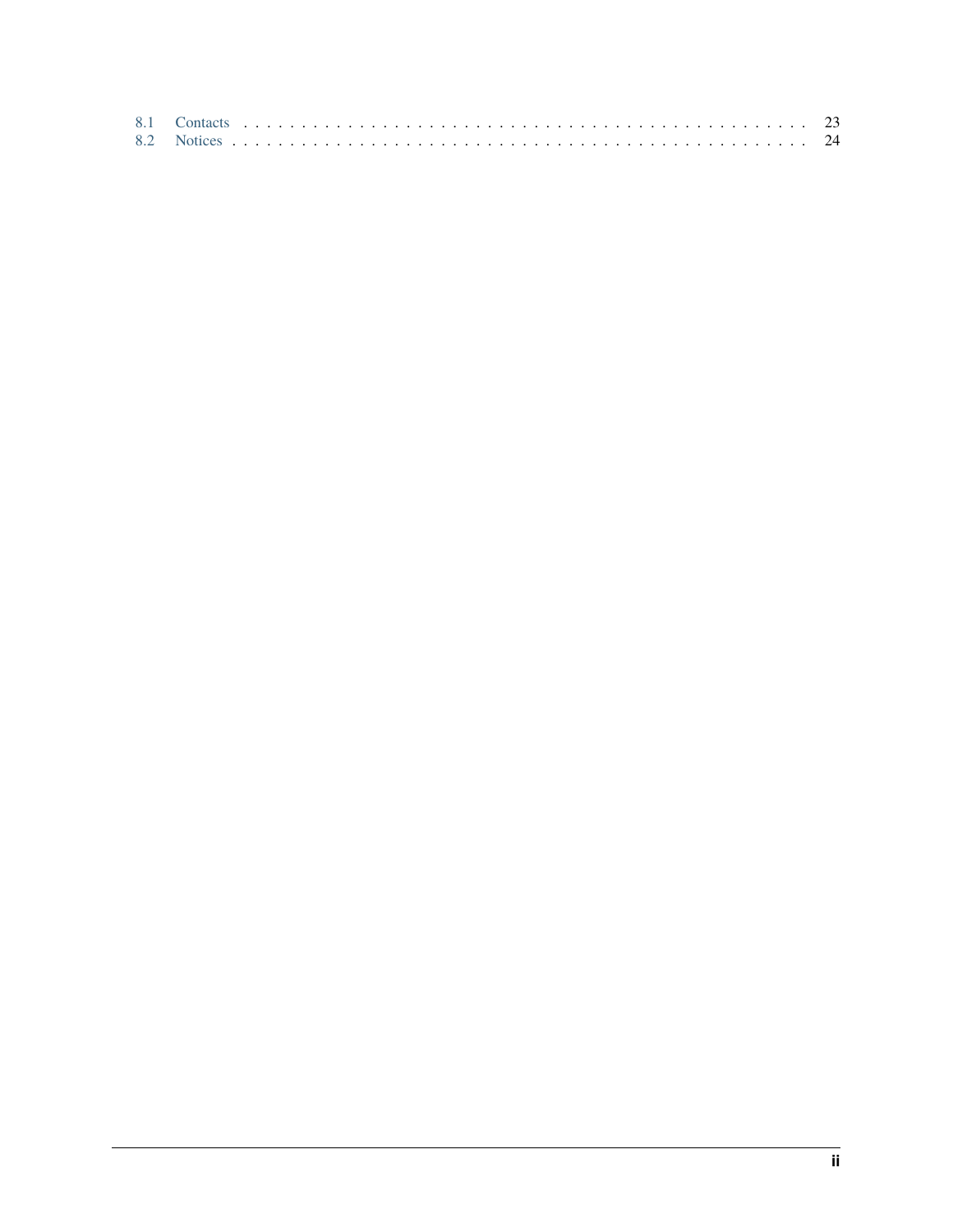# **INTRODUCTION**

<span id="page-3-0"></span>The DDS MATLAB Integration provides users with DDS MATLAB classes to model DDS communication using MATLAB and pure DDS applications.

Please refer to the DDS and MATLAB documentation for detailed information.

# <span id="page-3-1"></span>**1.1 DDS**

#### **What is DDS?**

"The Data Distribution Service (DDS™) is a middleware protocol and API standard for data-centric connectivity from the Object Management Group® (OMG®). It integrates the components of a system together, providing low-latency data connectivity, extreme reliability, and a scalable architecture that business and mission-critical Internet of Things (IoT) applications need."

"The main goal of DDS is to share the right data at the right place at the right time, even between time-decoupled publishers and consumers. DDS implements global data space by carefully replicating relevant portions of the logically shared dataspace." DDS specification



#### **Further Documentation**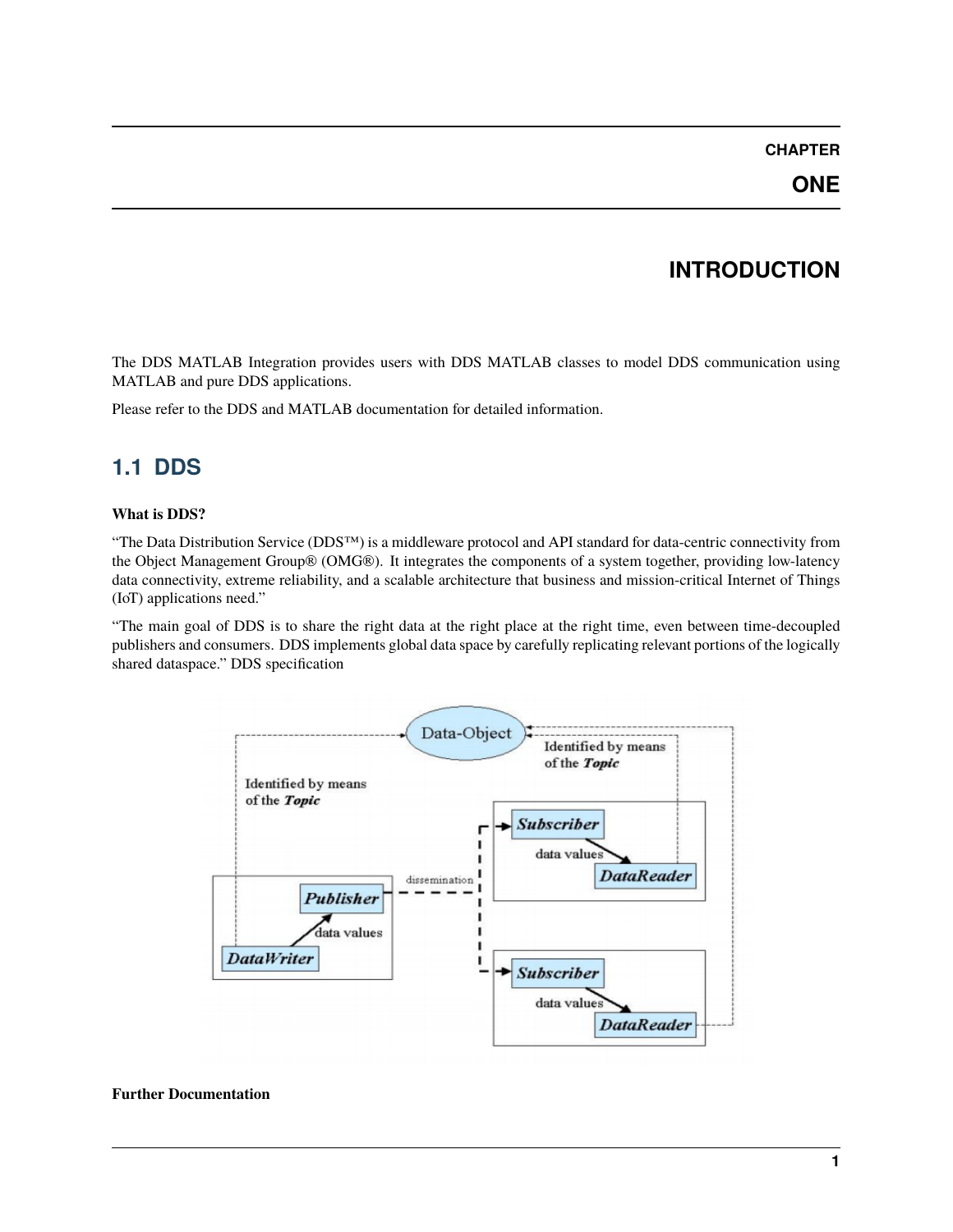<http://portals.omg.org/dds/>

<https://www.adlinktech.com/en/data-distribution-service>

# <span id="page-4-0"></span>**1.2 MATLAB**

#### **What is MATLAB?**

"The Language of Technical Computing

Millions of engineers and scientists worldwide use MATLAB® to analyze and design the systems and products transforming our world. MATLAB is in automobile active safety systems, interplanetary spacecraft, health monitoring devices, smart power grids, and LTE cellular networks. It is used for machine learning, signal processing, image processing, computer vision, communications, computational finance, control design, robotics, and much more.

Math. Graphics. Programming.

The MATLAB platform is optimized for solving engineering and scientific problems. The matrix-based MATLAB language is the world's most natural way to express computational mathematics. Built-in graphics make it easy to visualize and gain insights from data. A vast library of prebuilt toolboxes lets you get started right away with algorithms essential to your domain. The desktop environment invites experimentation, exploration, and discovery. These MATLAB tools and capabilities are all rigorously tested and designed to work together.

Scale. Integrate. Deploy.

MATLAB helps you take your ideas beyond the desktop. You can run your analyses on larger data sets and scale up to clusters and clouds. MATLAB code can be integrated with other languages, enabling you to deploy algorithms and applications within web, enterprise, and production systems."

<https://www.mathworks.com/products/matlab.html>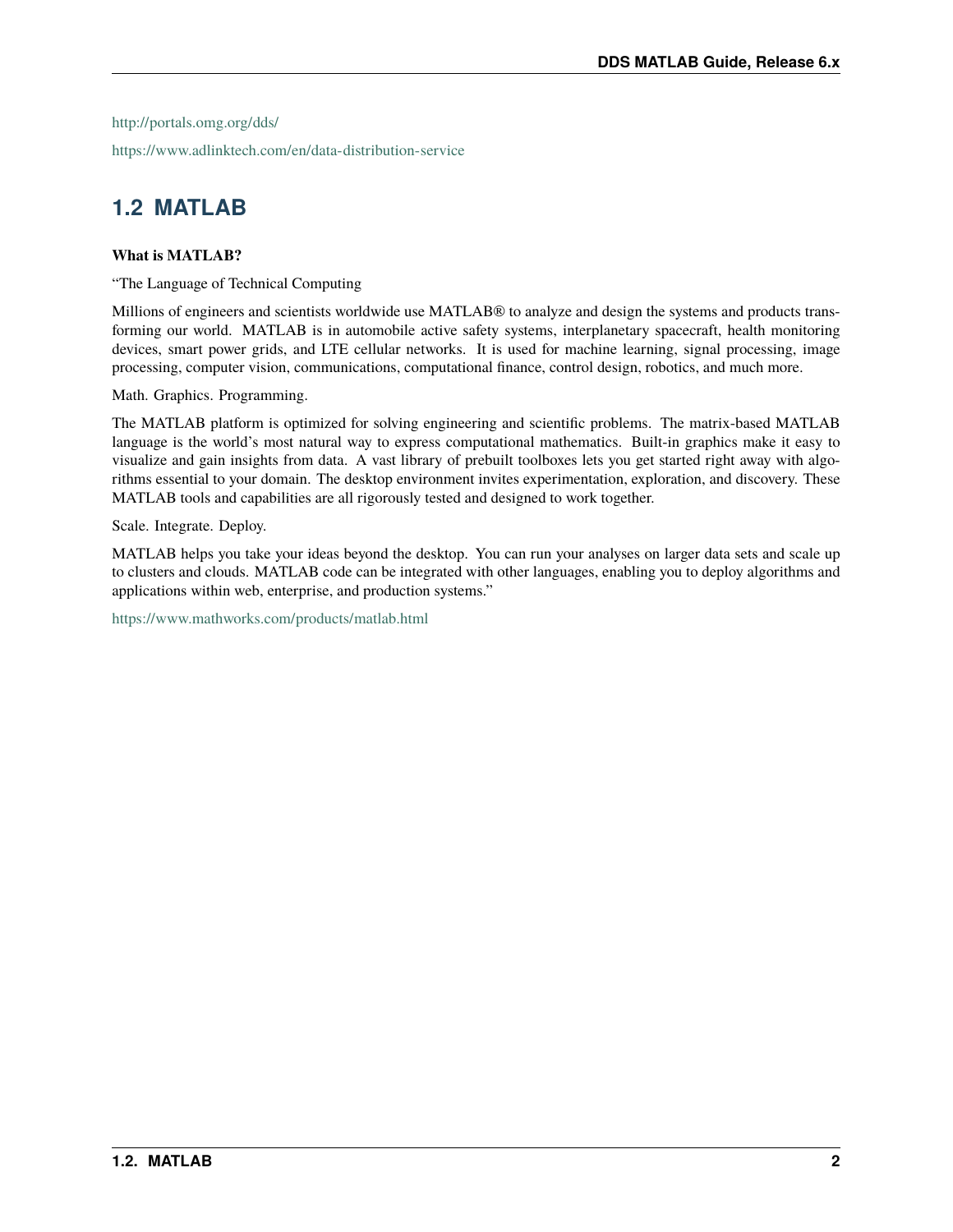**TWO**

### **INSTALLATION**

<span id="page-5-0"></span>This section describes the procedure to install the Vortex DDS MATLAB Integration on a Linux or Windows platform.

# <span id="page-5-1"></span>**2.1 System Requirements**

- Operating System: Windows or Linux
- MATLAB installed
- Java 1.7 or greater

# <span id="page-5-2"></span>**2.2 OpenSplice (OSPL) and DDS MATLAB Installation**

Steps:

- 1. Install OSPL. The DDS MATLAB Integration is included in this installer.
- 2. Setup OSPL license. Copy the license.lic file into the appropriate license directory. */INSTALLDIR/Vortex\_v2/license*
- 3. DDS MATLAB files are contained in a tools/matlab folder Example: */INSTALLDIR/Vortex\_v2/Device/VortexOpenSplice/6.8.1/HDE/x86\_64.linux/tools/matlab*

# <span id="page-5-3"></span>**2.3 MATLAB and DDS Setup**

#### Steps:

1. Open command shell and run script to setup environment variables.

#### **Linux**

- Open a Linux terminal.
- Navigate to directory containing release.com file.

*/INSTALLDIR/Vortex\_v2/Device/VortexOpenSplice/6.8.1/HDE/x86\_64.linux*

• Run release.com. (Type in ". release.com" at command line.)

#### **Windows**

• Open a command prompt.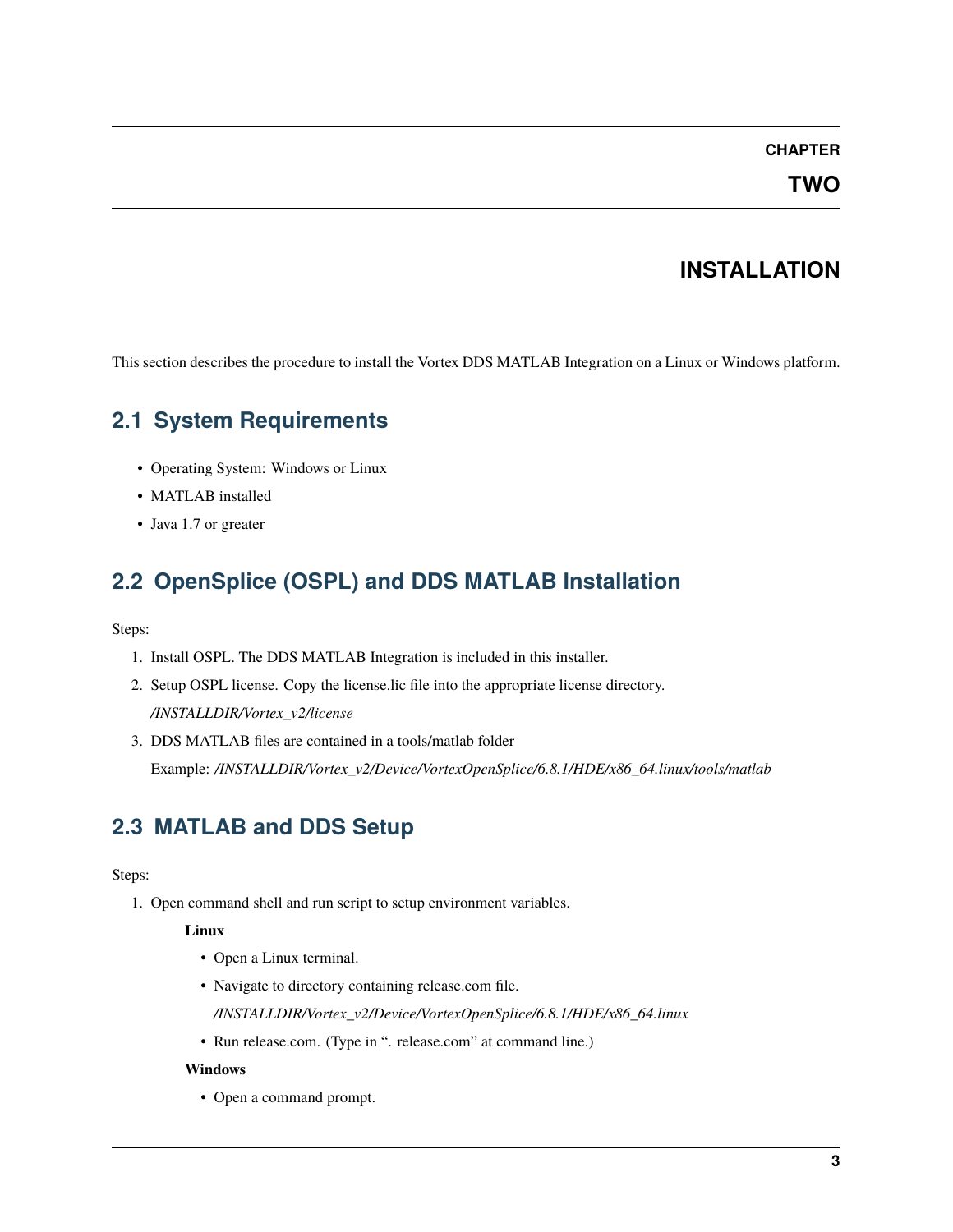• Navigate to directory containing release.bat file.

*INSTALLDIR/Vortex\_v2/Device/VortexOpenSplice/6.8.1/HDE/x86\_64.win64*

- Run release.bat. (Type in "release.bat" at command line.)
- 2. Start MATLAB using the **SAME** command shell used in Step 1.

*NOTE: If MATLAB is NOT started from a command shell with the correct OSPL environment variables set, exceptions will occur when attempting to use DDS MATLAB classes.*

3. In MATLAB, navigate to file "Vortex\_DDS\_MATLAB\_API.mltbx" by typing:

cd(fullfile(getenv('OSPL\_HOME'),'tools','matlab'))

4. Double click on the file "Vortex\_DDS\_MATLAB\_API.mltbx". This will bring up a dialog entitled **Vortex\_DDS\_MATLAB\_API**. Select **Install**.

#### Install Vortex\_DDS\_MATLAB\_API



### <span id="page-6-0"></span>**2.4 Examples**

Example models have been provided in the examples folder.

Example: */INSTALLDIR/Vortex\_v2/Device/VortexOpenSplice/6.8.1/HDE/x86\_64.linux/tools/matlab/examples/matlab*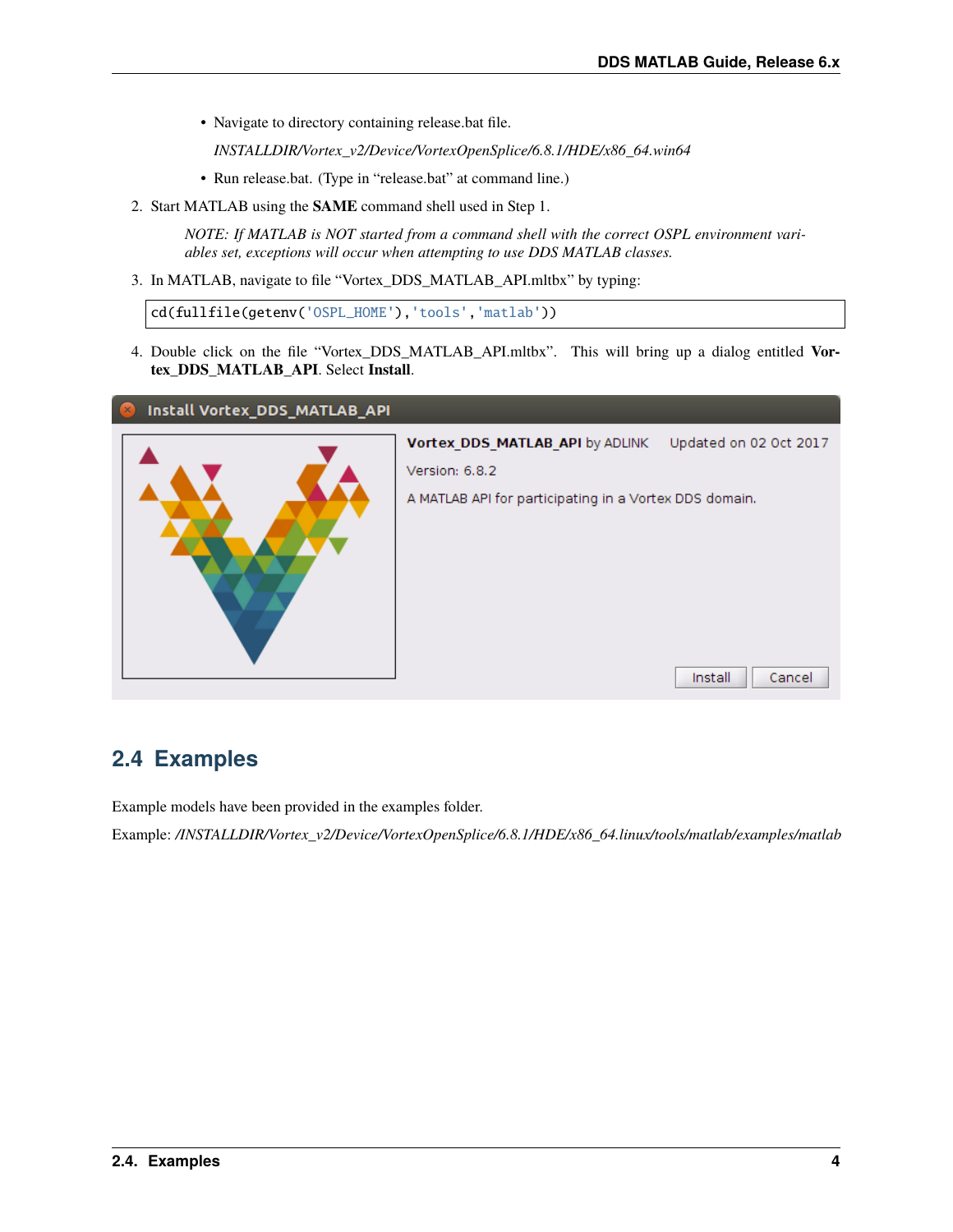**THREE**

# **MATLAB API FOR VORTEX DDS CLASSES**

<span id="page-7-0"></span>The DDS MATLAB Integration provides a class library with custom classes to read and write data with DDS. The MATLAB DDS Classes are included in a **Vortex** package.

<span id="page-7-1"></span>**3.1 API Usage patterns**

The typical usage pattern for the MATLAB API for Vortex DDS is the following:

- model your DDS topics using IDL
- using idlpp -l matlab to compile your IDL into MATLAB topic classes. See *[MATLAB Generation from](#page-16-0) [IDL](#page-16-0)*.
- start writting your MATLAB program using the MATLAB API for Vortex DDS.

The core classes you must use are Vortex. Topic and either Vortex. Reader or Vortex. Writer. Other classes may be required, especially if you need to adjust the Quality of Service (QoS) defaults. For details on setting QoS values with the API, see *[QoS Provider](#page-21-0)*. The following list shows the sequence in which you would use the Vortex classes:

- If you require participant-level non-default QoS settings, create a Vortex.Participant instance. Pass the participant to subsequently created Vortex entities.
- Create one or more Vortex.Topic instances for the IDL topics your program will read or write.
- If you require publisher or subscriber level non-default QoS settings, create Vortex. Publisher and/or Vortex. Subscriber instances. Pass these to any created reader or writers. (The most common reason for changing publisher/subscriber QoS is to define non-default partitions.)
- Create Vortex.Reader and/or Vortex.Writer classes from the Vortex.Topic instances that you created.
- If you required data filtering, create Vortex.Query objects.
- Create the core of program, creating instances of your topic classes and writing them; or, reading data and processing it.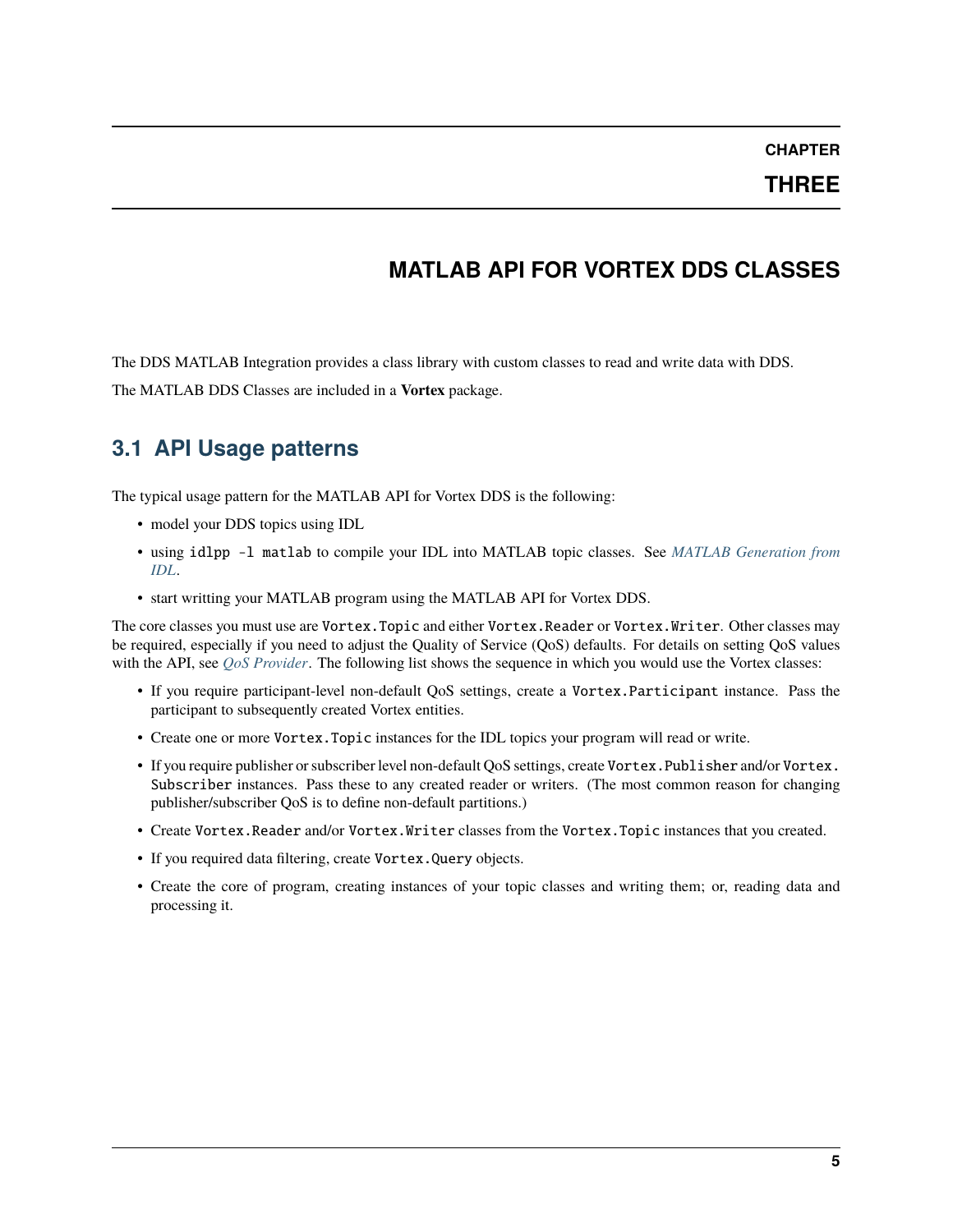### <span id="page-8-0"></span>**3.2 Vortex.Topic**

The MATLAB Topic class represents a DDS topic type. The DDS topic corresponds to a single data type. In DDS, data is distributed by publishing and subscribing topic data samples.

For a DDS Topic type definition, a corresponding MATLAB class must be defined in the MATLAB workspace. This is either a class created by idlpp (see *[MATLAB Generation from IDL](#page-16-0)*) or a manually created MATLAB class (see *[MATLAB without IDL](#page-18-0)*). It is recommend that you create DDS Topic type definitions via IDL and *idlpp*.

#### **API Examples**

Create a Vortex DDS domain topic. Returns a topic instance, or throws a Vortex.DDSException if the topic cannot be created.

Create a topic named 'Circle' based on the DDS Topic type ShapeType with default participant and QoS:

topic = Vortex.Topic('Circle', ?ShapeType);

**Note**: In MATLAB, references to classes such as ShapeType are created by prefixing them with a question mark (?). If the class is in a MATLAB package, then the fully qualified name must be used. For example: ?ShapesDemo.Topics. ShapeType.

Create the 'Circle' topic with an explicitly created participant:

```
% dp: a Vortex.DomainParticipant instance
topic = Vortex.Topic(dp, 'Circle', ?ShapeType);
```
Create the 'Circle' topic with default participant and QoS profile:

```
% qosFileURI: a char array representing a file: URI
% qosProfile: a char array containing the name of a profile defined in the QoS File
topic = Vortex.Topic('Circle', ?ShapeType, qosFileURI, qosProfile);
```
Create the 'Circle' topic with explicit participant and QoS profile:

```
% dp: a Vortex.DomainParticipant instance
% qosFileURI: a char array representing a file: URI
% qosProfile: a char array containing the name of a profile defined in the QoS File
topic = Vortex.Topic(dp, 'Circle', ?ShapeType, qosFileURI, qosProfile);
```
### <span id="page-8-1"></span>**3.3 Vortex.DomainParticipant**

The Vortex.DomainParticipant class represents a DDS domain participant entity.

In DDS - "A domain participant represents the local membership of the application in a domain. A domain is a distributed concept that links all the applications able to communicate with each other. It represents a communication plane: only the publishers and subscribers attached to the same domain may interact."

Use of the Vortex.DomainParticipant class is optional. The API provides a 'default participant', which is used if no explicit domain participant is provided. The default participant is created on first usage, and is disposed when MATLAB exits. Reasons for using an explicitly created domain participant are:

- to provide non-default QoS settings.
- to control the timing of participant creation and destruction.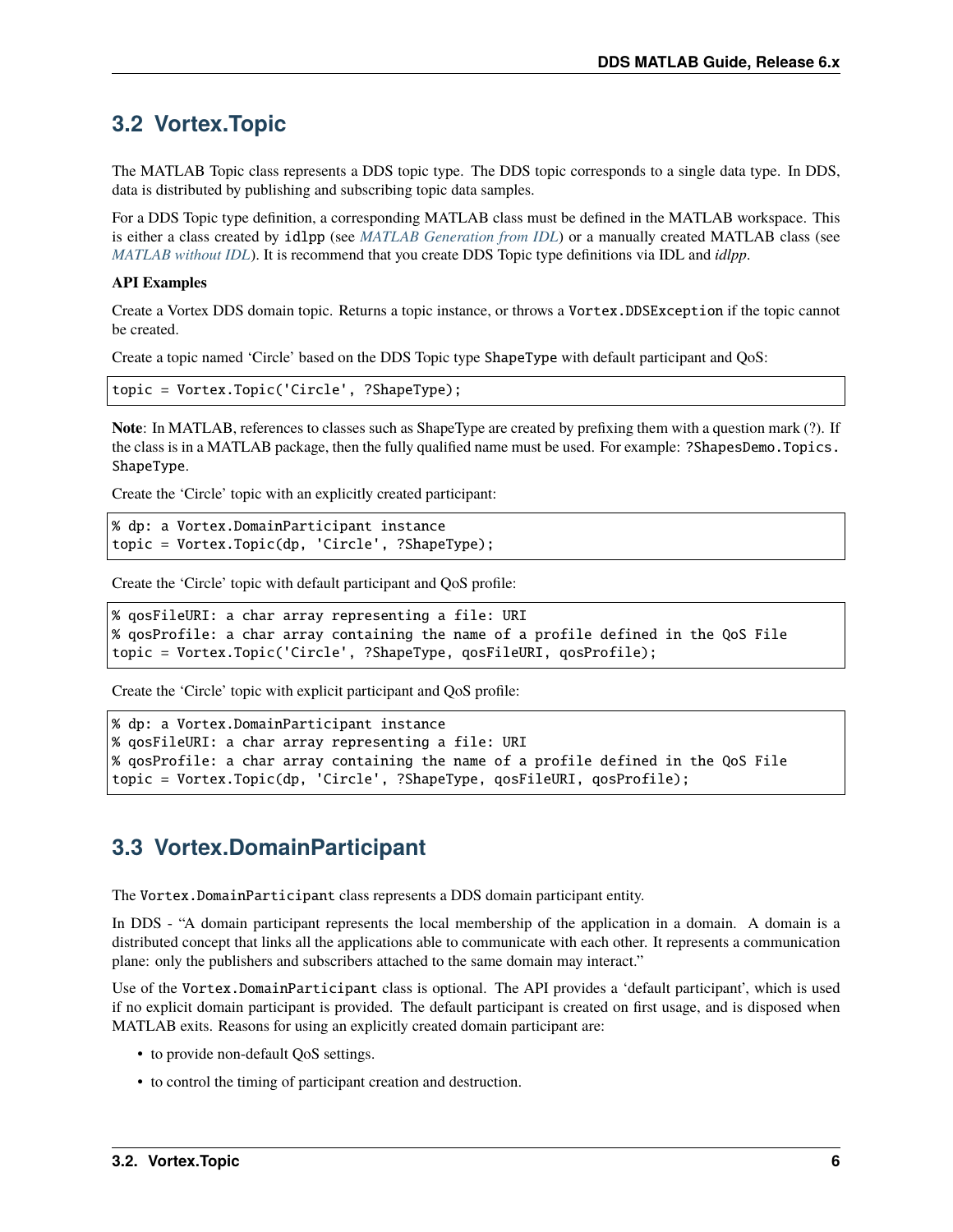#### **API Examples**

Create a Vortex DDS domain participant. Returns participant or throws a Vortex.DDSException if the participant cannot be created.

Create a domain participant in the default DDS domain (the one specified by the OSLP\_URI environment variable):

```
dp = Vortex.DomainParticipant();
```
Create a domain participant on domain, specifying a domain id:

```
% domainId: an integer value
dp = Vortex. DomainParticipant(domainId);
```
**Note**: The underlying DCPS C99 API used by *Vortex.DomainParticipant* does not currently support this operation, and will result in a Vortex.DDSException being raised.

Create a participant on default domain with QoS profile:

```
% qosFileURI: a char array representing a file: URI
% qosProfile: a char array containing the name of a profile defined in the QoS File
dp = Vortex.DomainParticipant(qosFileURI, qosProfile);
```
Create a participant on domain with QoS profile:

```
% domainId: an integer value
% qosFileURI: a char array representing a file: URI
% qosProfile: a char array containing the name of a profile defined in the QoS File
dp = Vortex.DomainParticipant(domainId, qosFileURI, qosProfile);
```
### <span id="page-9-0"></span>**3.4 Vortex.Publisher**

The MATLAB Vortex.Publisher class represents a DDS publisher entity.

In DDS, a publisher is "an object responsible for data distribution. It may publish data of different data types."

Use of the Vortex.Publisher class is optional. In it's place, you can use a Vortex.DomainParticipant instance, or default to the *default domain participant*. Reasons for explicitly creating a Vortex.Publisher instance are:

- to specify non-default QoS settings, including specifying the DDS *partition* upon which samples are written.
- to control the timing of publisher creation and deletion.

#### **API Examples**

Create a DDS Publisher entity. Returns publisher or throws a Vortex.DDSException if the publisher cannot be created.

Create a default publisher with default participant:

pub = Vortex.Publisher();

Create a publisher with an explicit participant:

```
% dp: a Vortex.DomainParticipant instance
pub = Vortex.Publisher(dp);
```
Create default publisher with default participant and QoS profile: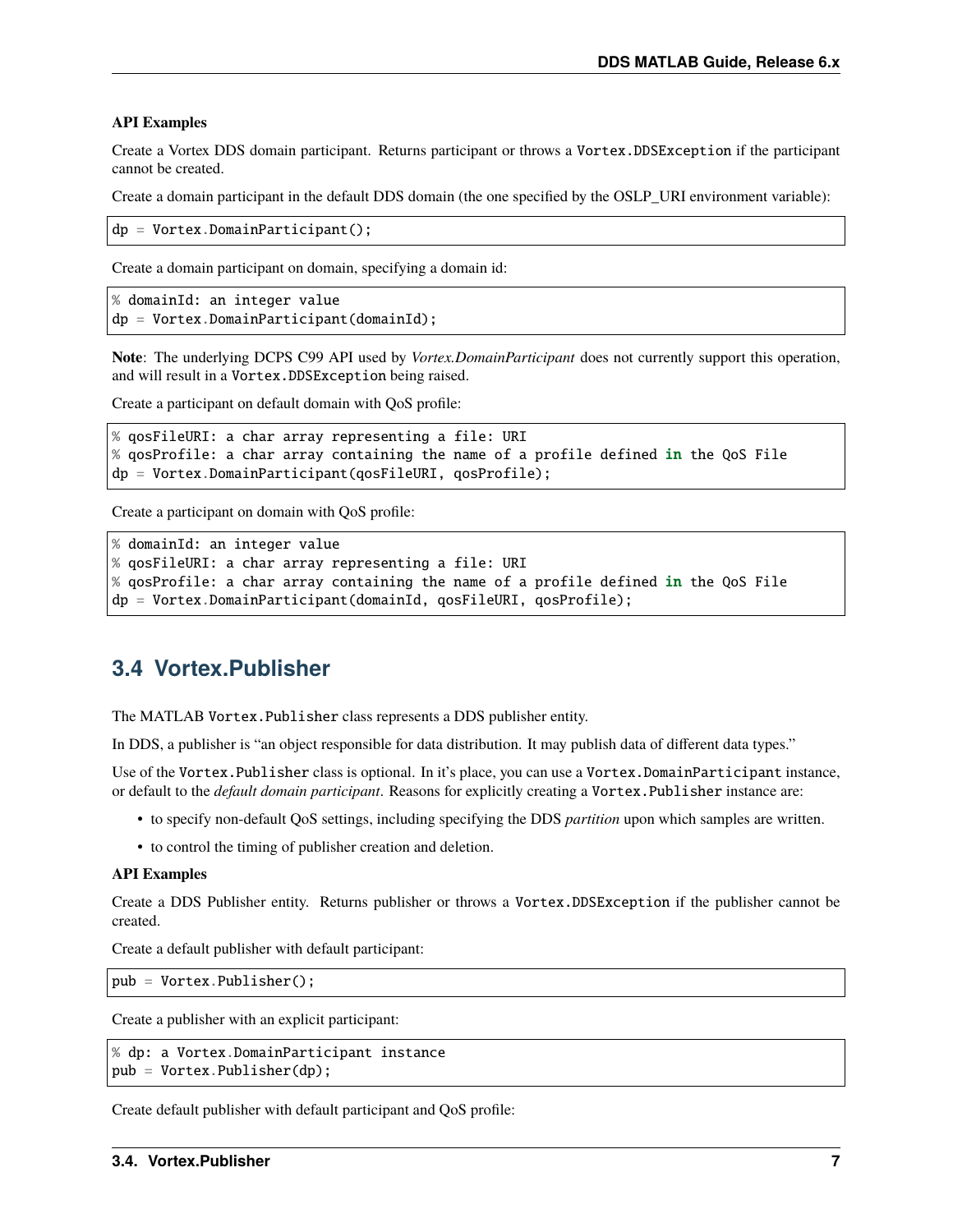```
% qosFileURI: a char array representing a file: URI
% qosProfile: a char array containing the name of a profile defined in the QoS File
pub = Vortex.Publisher(qosFileURI, qosProfile);
```
Create a publisher with participant and QoS profile:

```
% dp: a Vortex.DomainParticipant instance
% qosFileURI: a char array representing a file: URI
% qosProfile: a char array containing the name of a profile defined in the QoS File
pub = Vortex.Publisher(dp, qosFileURI, qosProfile);
```
### <span id="page-10-0"></span>**3.5 Vortex.Writer**

The MATLAB Vortex.Writer class represents a DDS data writer entity.

In DDS - "The DataWriter is the object the application must use to communicate to a publisher the existence and value of data-objects of a given type."

A Vortex.Writer class is required in order to write data to a DDS domain. It may be explicitly attached to a DDS publisher or a DDS domain participant; or, it is implicitly attached to the *default domain participant*.

A Vortex.Writer class instance references an existing Vortex.Topic instance.

#### **API Examples**

Create a Vortex DDS domain writer. Returns writer or throws a Vortex.DDSException if the writer cannot be created.

Create a writer for a topic, in the default domain participant and default QoS settings:

```
% topic: a Vortex.Topic instance
writer = Vortex Writer(topic);
```
Create a writer within an explicitly specified publisher or domain participant:

```
% pubOrDp: a Vortex.Publisher or Vortex.DomainParticipant instance
% topic: a Vortex.Topic instance
writer = Vortex .Writer(pubOrDp, topic);
```
Create writer for a topic with explicit QoS profile:

```
% topic: a Vortex.Topic instance
% qosFileURI: a char array representing a file: URI
% qosProfile: a char array containing the name of a profile defined in the QoS File
writer = Vortex.Writer(topic, qosFileURI, qosProfile);
```
Create a writer with publisher or participant, topic and QoS profile:

```
% pubOrDp: a Vortex.Publisher or Vortex.DomainParticipant instance
% topic: a Vortex.Topic instance
% qosFileURI: a char array representing a file: URI
% qosProfile: a char array containing the name of a profile defined in the QoS File
writer = Vortex.Writer(pubOrDp, topic, qosFileURI, qosProfile);
```
Write a ShapeType topic class instance to a writer: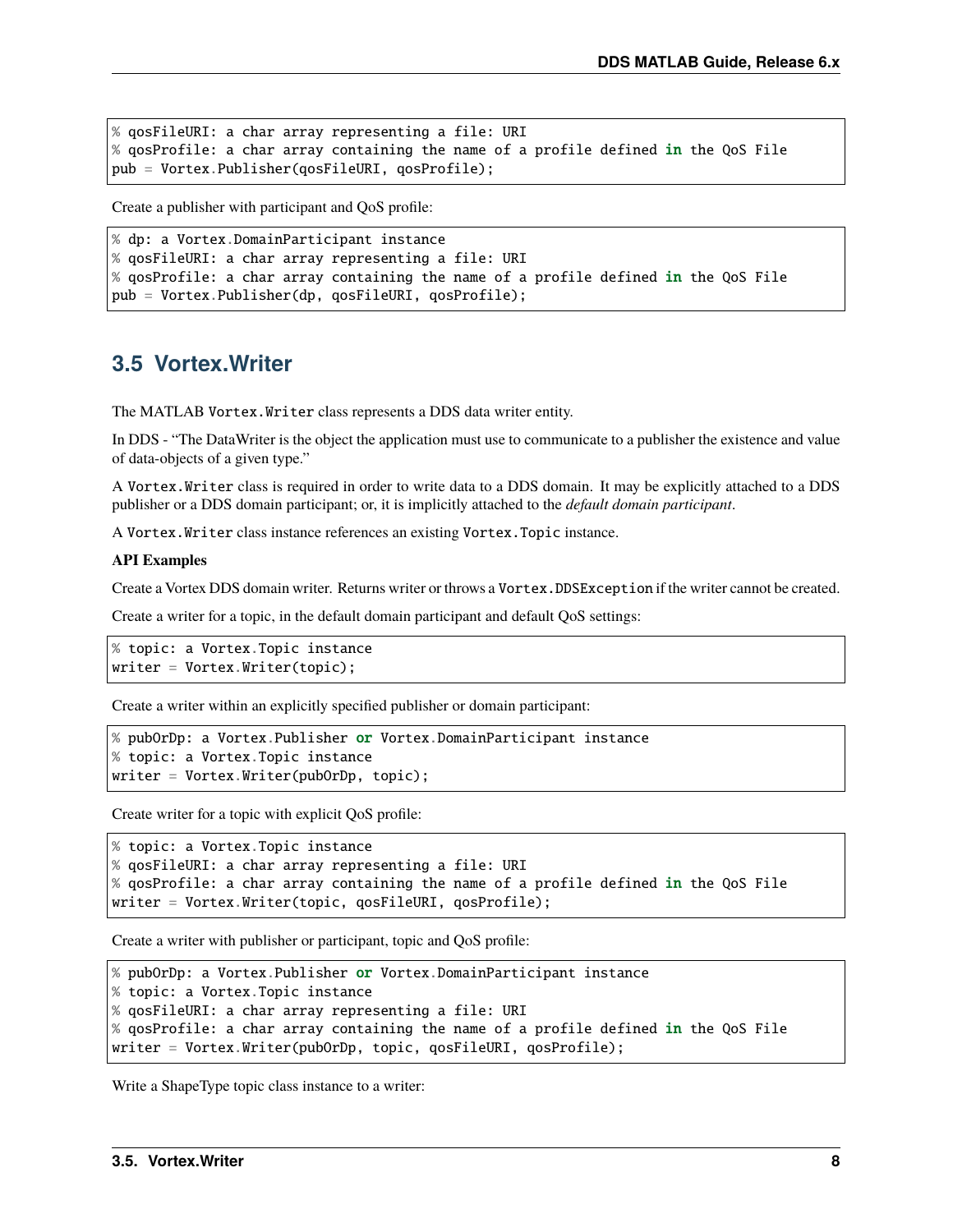```
% writer: a Vortex.Writer instance
% ShapeType: a 'topic class' created manually or via IDLPP
data = ShapeType(); % create an object instance
% set data values...
data.color = 'RED';
% ... set other values ...
```
ddsStatus = writer.write(data);

**Note**: the returned status value is 0 for success, and negative for failure. Use the Vortex.DDSException class to decode an failure status.

Dispose a DDS topic instance:

```
% writer: a Vortex.Writer instance
% ShapeType: a 'topic class' created manually or via IDLPP
data = ShapeType(); % create an object instance
% set data key values...
data.color = 'RED';
ddsStatus = writer.dispose(data);
```
**Note**: the returned status value is 0 for success, and negative for failure. Use the Vortex.DDSException class to decode an failure status.

Unregister a DDS topic instance:

```
% writer: a Vortex.Writer instance
% ShapeType: a 'topic class' created manually or via IDLPP
data = ShapeType(); % create an object instance
% set data key values...
datacolor = 'RED';ddsStatus = writer.unregister(data);
```
**Note**: the returned status value is 0 for success, and negative for failure. Use the Vortex.DDSException class to decode an failure status.

### <span id="page-11-0"></span>**3.6 Vortex.Subscriber**

The MATLAB Vortex.Subscriber class represents a DDS subscriber entity.

In DDS, a subscriber is "an object responsible for receiving published data and making it available to the receiving application. It may receive and dispatch data of different specified types."

Use of the Vortex.Subscriber class is optional. In it's place, you can use a Vortex.DomainParticipant instance, or default to the *default domain participant*. Reasons for explicitly creating a Vortex.Subscriber instance are:

- to specify non-default QoS settings, including specifying the DDS *partition* upon which samples are written.
- to control the timing of subscriber creation and deletion.

#### **API Examples**

Create a Vortex DDS domain subscriber. Returns subscriber or throw a Vortex.DDSException if the subscriber cannot be created.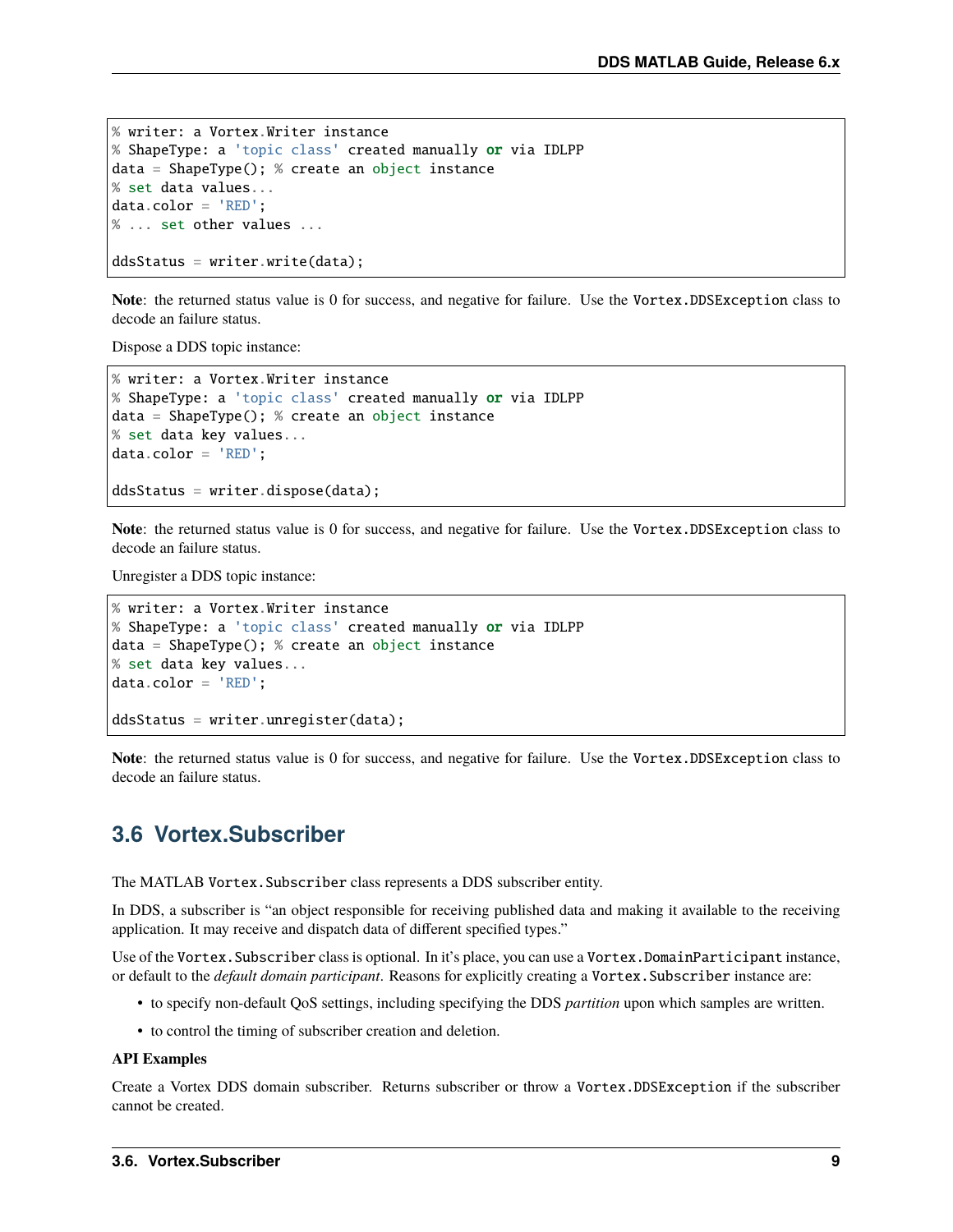Create a subscriber within the default domain participant:

sub = Vortex.Subscriber();

Create a subscriber within an explicit participant:

```
% dp: a Vortex.DomainParticipant instance
sub = Vortex.Subscriber(dp);
```
Create subscriber within the default domain participant and with a QoS profile:

```
% qosFileURI: a char array representing a file: URI
% qosProfile: a char array containing the name of a profile defined in the QoS File
sub = Vortex.Subscriber(qosFileURI, qosProfile);
```
Create a subscriber with participant and QoS profile:

```
% dp: a Vortex.DomainParticipant instance
% qosFileURI: a char array representing a file: URI
% qosProfile: a char array containing the name of a profile defined in the QoS File
sub = Vortex.Subscriber(dp, qosFileURI, qosProfile);
```
### <span id="page-12-0"></span>**3.7 Vortex.Reader**

The MATLAB Vortex. Reader class represents a DDS data reader entity.

In DDS - "To access the received data, the application must use a typed DataReader attached to the subscriber."

A Vortex.Reader class is required in order to write data to a DDS domain. It may be explicitly attached to a DDS subscriber or a DDS domain participant; or, it is implicitly attached to the *default domain participant*.

A Vortex.Reader class instance references an existing Vortex.Topic instance.

#### **API Examples**

Create a Vortex DDS domain reader. Returns reader or throw a Vortex.DDSException instance if the reader cannot be created.

Create a reader for a topic within the default domain participant, and with default QoS:

```
% topic: a Vortex.Topic instance
reader = Vortex.Reader(topic);
```
Create a reader for a topic within a subscriber or participant, and with default QoS:

```
% subOrDp: a Vortex.Subscriber or Vortex.DomainParticipant instance
% topic: a Vortex.Topic instance
reader = Vortex.Reader(subOrDp, topic);
```
Create reader for a topic within the default domain participant and with a QoS profile:

```
% topic: a Vortex.Topic instance
% qosFileURI: a char array representing a file: URI
% qosProfile: a char array containing the name of a profile defined in the QoS File
reader = Vortex.Reader(topic, qosFileURI, qosProfile);
```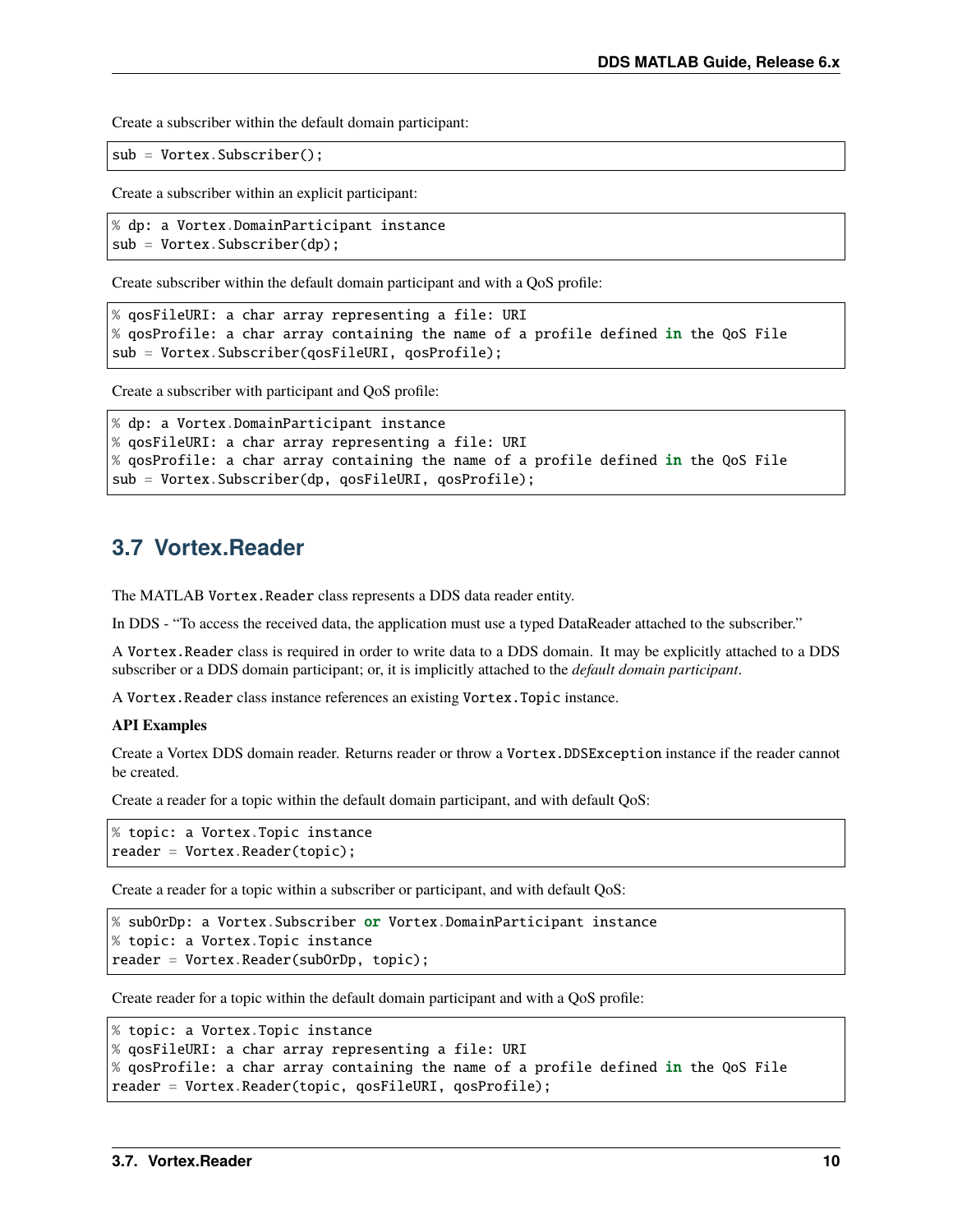Create a reader for a topic within a subscriber or participant, with with a QoS profile:

```
% subOrDp: a Vortex.Subscriber or Vortex.DomainParticipant instance
% topic: a Vortex.Topic instance
% qosFileURI: a char array representing a file: URI
% qosProfile: a char array containing the name of a profile defined in the QoS File
reader = Vortex.Reader(subOrDp, topic, qosFileURI, qosProfile);
```
Take data from a data reader:

```
% reader: a Vortex.Reader
[data, dataState] = reader.take;
% data: an array of topic class instances (e.g. ShapeType); possibly empty
% dataState: an struct array; each entry describes the
% state of the corresponding data entry
```
Read data from a data reader:

```
% reader: a Vortex.Reader
[data, dataState] = reader.read;
% data: an array of topic class instances (e.g. ShapeType); possibly empty
% dataState: an struct array; each entry describes the
% state of the corresponding data entry
```
Specify a wait timeout, in seconds, before read or take will return without receiving data:

```
% reader: a Vortex.Reader
reader.waitsetTimeout(2.0);
```
### <span id="page-13-0"></span>**3.8 Vortex.Query**

The MATLAB Vortex.Query class represents a DDS query entity.

A query is a data reader, restricted to accessing data that matches specific status conditions and/or a filter expression.

A Vortex.Query class instance references an existing Vortex.Reader instance.

#### **API Examples**

Create a Vortex.Query instance or throw a Vortex.DDSException if an error occurs.

Create a query based on a state mask only:

```
% reader: a Vortex.Reader
% only receive samples that:
% * have not been read by this application
% * AND for instances that previously seen by this application
% * AND for which there is a live writer
mask = Vortex.DataState().withNew().withNotRead().withAlive();
query = Vortex.Query(reader, mask);
```
Create a query based on a state mask and a filter expression: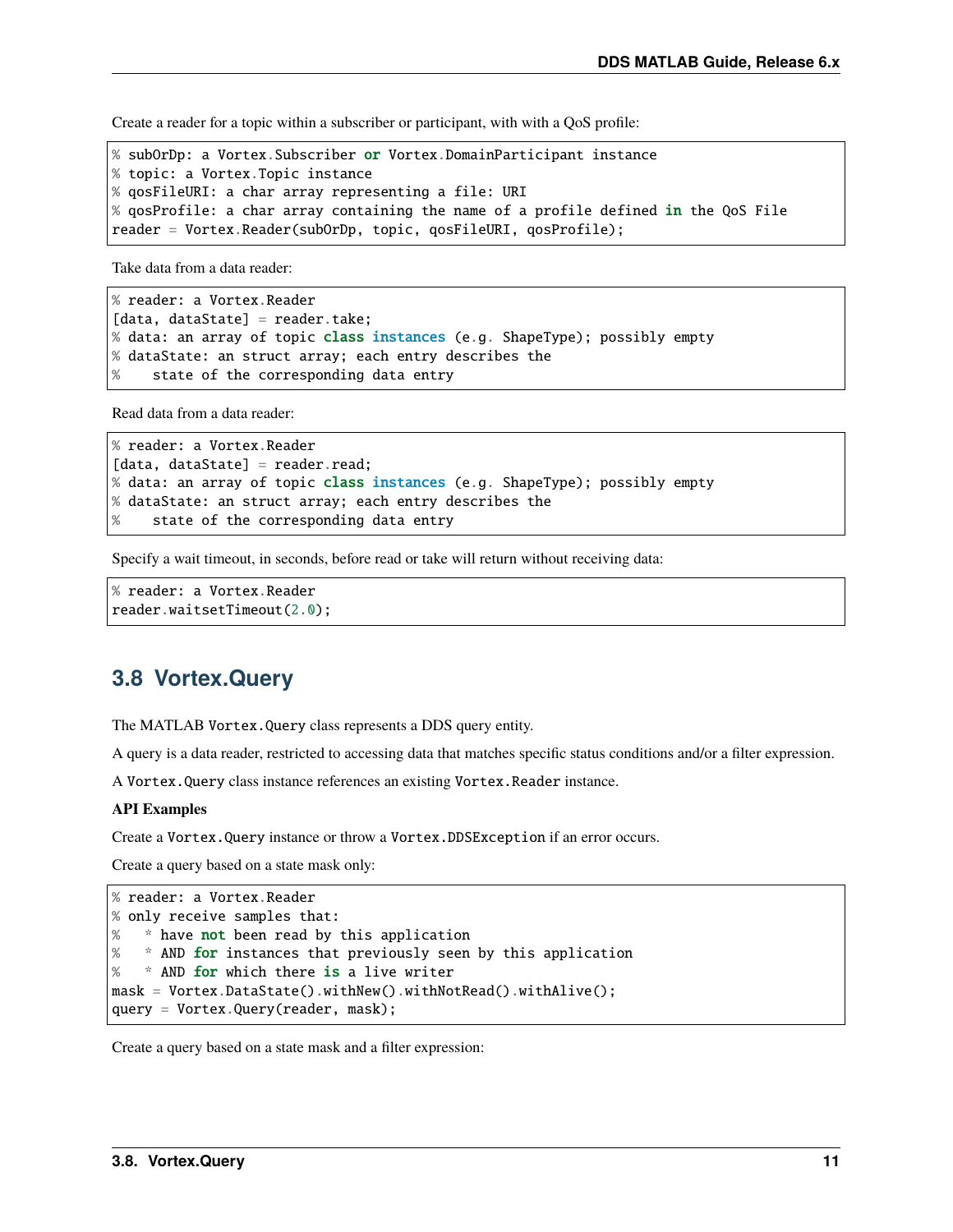```
% reader: a Vortex.Reader
mask = Vortex.DataState().withAnyState();
filter = \text{'color} = %80 = 0.001 \times 10^{-10}% filter for 'RED' shapes with x > 10...query = Vortex.Query(reader, mask, filter, {'RED', 10'});
```
Take data from a query:

% query: a Vortex.Query [data, dataState] = query.take; % data: an array of topic class instances (e.g. ShapeType); possibly empty % dataState: an struct array; each entry describes the % state of the corresponding data entry

Read data from a query:

```
% query: a Vortex.Query
[data, dataState] = query.read;
% data: an array of topic class instances (e.g. ShapeType); possibly empty
% dataState: an struct array; each entry describes the
% state of the corresponding data entry
```
Specify a wait timeout, in seconds, before read or take will return without receiving data:

```
% query: a Vortex.Query
% specify the waitset timeout on the reader
query.waitsetTimeout(2.0);
% now, read or take 'query'
```
### <span id="page-14-0"></span>**3.9 Vortex.DDSException**

The Vortex.DDSException class is thrown in the case of a DDS error arising. The class can also be used to decode an error status code returned by methods such as Vortex.Writer.write.

#### **API Examples**

Catch a DDS error while creating a DDS entity:

```
% dp: a Vortex.DomainParticipant
try
 topic = Vortex.topic('Circle', ?SomeAlternateDef.ShapeType);
catch ex
  switch ex.identifier
    case 'Vortex:DDSError'
      % it's a Vortex Error
      fprintf(['DDS reports error:\n' ...
          ' %s\n' ...
          'DDS ret code: %s (\%d)\n\in'], ...
         ex.message, char(ex.dds_ret_code), ex.dds_ret_code);
    otherwise
```
(continues on next page)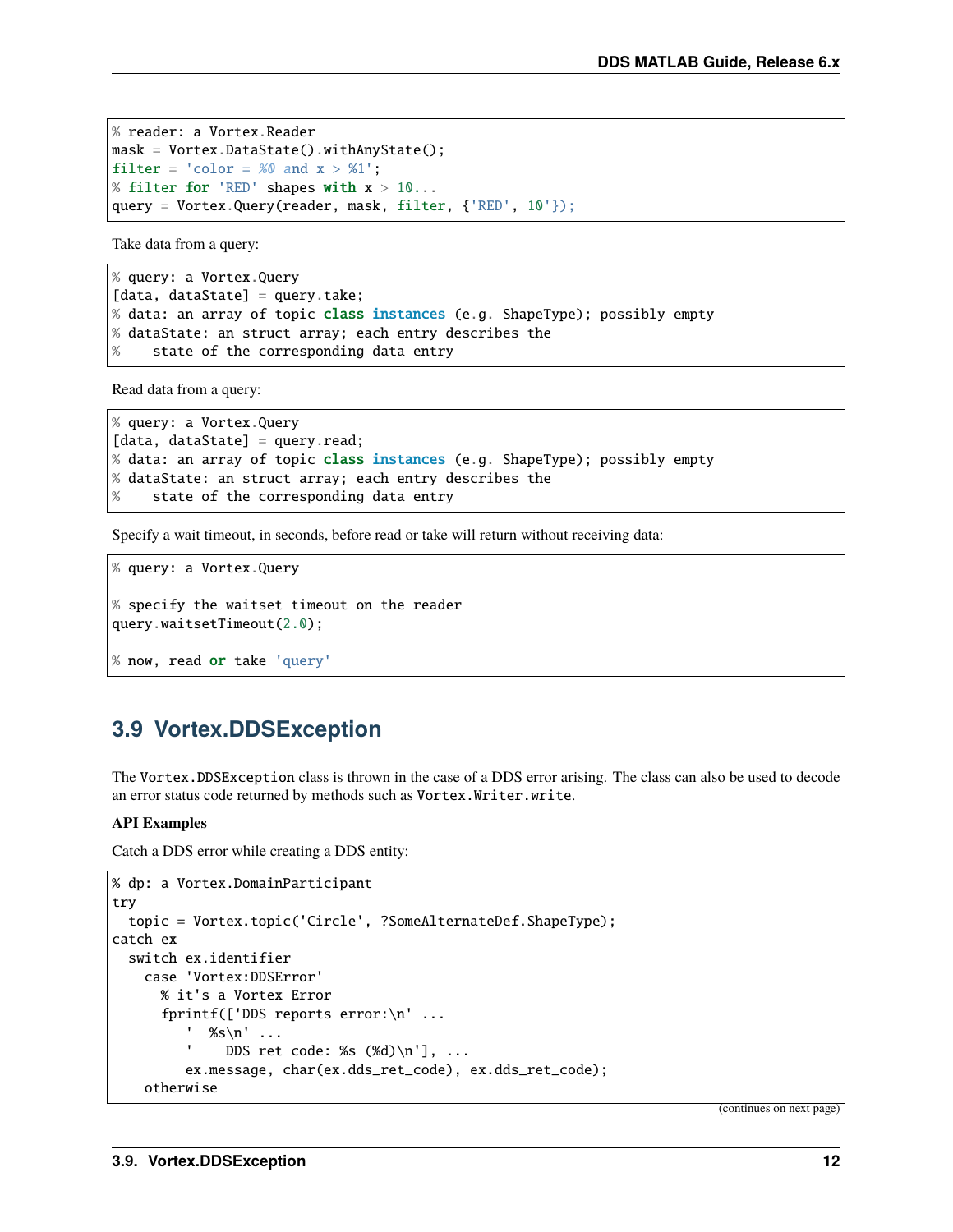(continued from previous page)

```
rethrow ex;
end
```
end

Decode a dds status code returned by Vortex.Writer.write:

```
% ddsstatus: a Vortex.Writer.write return value
ex = Vortex.DDSException('', ddsstatus);
switch ex.dds_ret_code
 case Vortex.DDSReturnCode.DDS_RETCODE_OK
    % ...
 case Vortex.DDSReturnCode.DDS_BAD_PARAMETER
    % ...
 case Vortex.DDSReturnCode.DDS_RETCODE_INCONSISTENT_POLICY
    % ...
end
```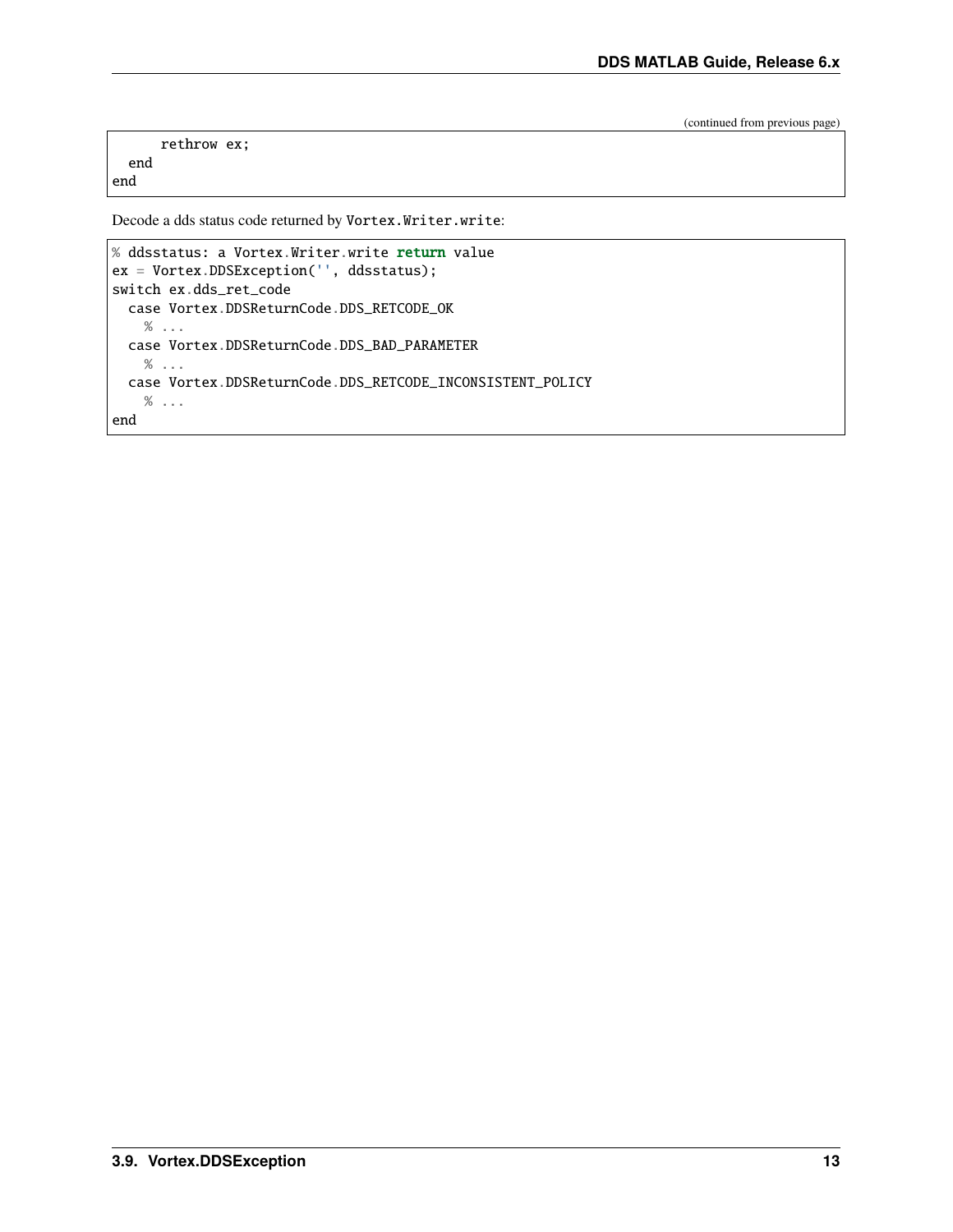### **FOUR**

# **MATLAB GENERATION FROM IDL**

<span id="page-16-0"></span>The DDS MATLAB Integration supports generation of MATLAB classes from IDL. This chapter describes the details of the IDL-MATLAB binding.

# <span id="page-16-1"></span>**4.1 Running IDLPP**

Compiling IDL into MATLAB code is done using the -l matlab switch on idlpp:

idlpp -l matlab idl-file-to-compile.idl

#### **Generated Artifacts**

The following table defines the MATLAB artifacts generated from IDL concepts:

| <b>IDL Concept</b> | <b>MATLAB Concept</b> | Comment                                         |  |  |  |  |  |  |  |  |  |
|--------------------|-----------------------|-------------------------------------------------|--|--|--|--|--|--|--|--|--|
| module             | package               | a MATLAB package is a folder starting with '+'. |  |  |  |  |  |  |  |  |  |
| enum               | class                 | a MATLAB .m file.                               |  |  |  |  |  |  |  |  |  |
| enum value         | enum value            |                                                 |  |  |  |  |  |  |  |  |  |
| struct             | class                 | a MATLAB .m file.                               |  |  |  |  |  |  |  |  |  |
| field              | class property        |                                                 |  |  |  |  |  |  |  |  |  |
| typedef            |                       | IDL typedef's are inlined.                      |  |  |  |  |  |  |  |  |  |
| union              | Unsupported           |                                                 |  |  |  |  |  |  |  |  |  |
| inheritance        | Unsupported           |                                                 |  |  |  |  |  |  |  |  |  |

#### **Datatype mappings**

The following table shows the MATLAB equivalents to IDL primitive types: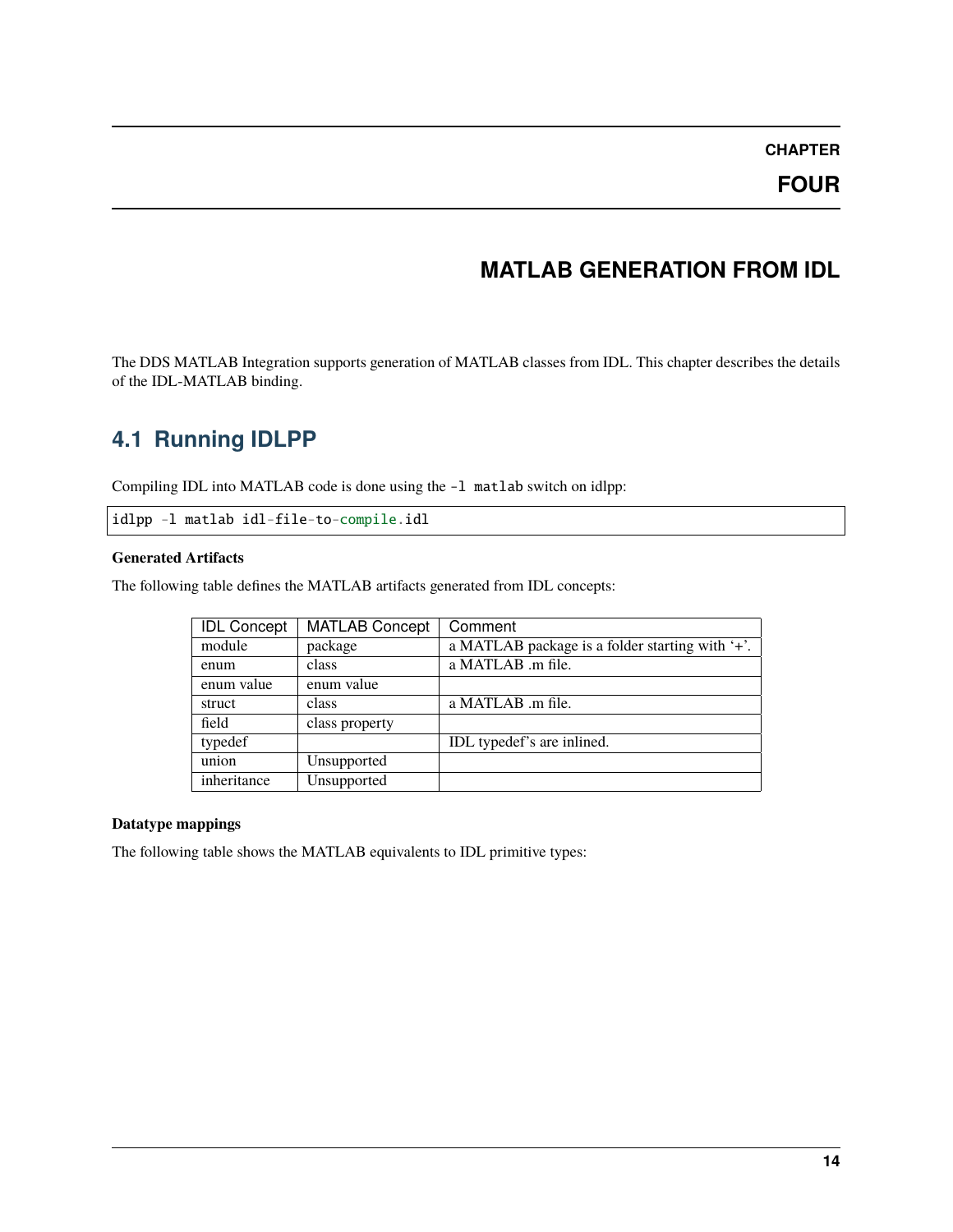| <b>IDL</b> Type | <b>MATLAB Type</b> |
|-----------------|--------------------|
| boolean         | logical            |
| char            | int <sub>8</sub>   |
| octet           | uint8              |
| short           | int16              |
| ushort          | uint16             |
| long            | int32              |
| ulong           | uint32             |
| long long       | int <sub>64</sub>  |
| ulong long      | uint64             |
| float           | single             |
| double          | double             |
| string          | char               |
| wchar           | Unsupported        |
| wstring         | Unsupported        |
| any             | Unsupported        |
| long double     | Unsupported        |

#### **Implementing Arrays and Sequences in MATLAB**

Both IDL arrays and IDL sequences are mapped to MATLAB arrays. MATLAB supports both native array types, which must have homogenenous contents and *cell arrays*, which may have heterogenous content. In general, IDLPP prefers native arrays, as they support more straight forward type checking. However, some situations require cell arrays. The following table summarizes the cases where IDLPP will generate cell arrays:

| Datatype             | Sample Syntax                      | Reason for using cell array                           |
|----------------------|------------------------------------|-------------------------------------------------------|
| sequence of sequence | $sequences \neq 7$ > f;            | Nested sequences need not have a homogeneous length   |
| array of sequence    | sequence $\langle T \rangle$ f[N]; | Sequences lengths need not be homogeneous             |
| sequence of array    | sequence $\langle A \rangle$ f;    | A multi-dim array makes adding elements too difficult |
| sequence of string   | sequence <string> f;</string>      | Nested strings need not have a homogeneous length     |
| string array         | string $f[N]$ ;                    | Nested strings need not have a homogeneous length     |

NB. Please note the space in the syntax for a sequence of sequence. This is according to the OMG standard.

# <span id="page-17-0"></span>**4.2 Limitations of MATLAB Support**

The IDL-to-MATLAB binding has the following limitations:

- IDL unions are not supported
- the following IDL data types are not supported: wchar, wstring, any and long double
- arrays of sequences of structures are not supported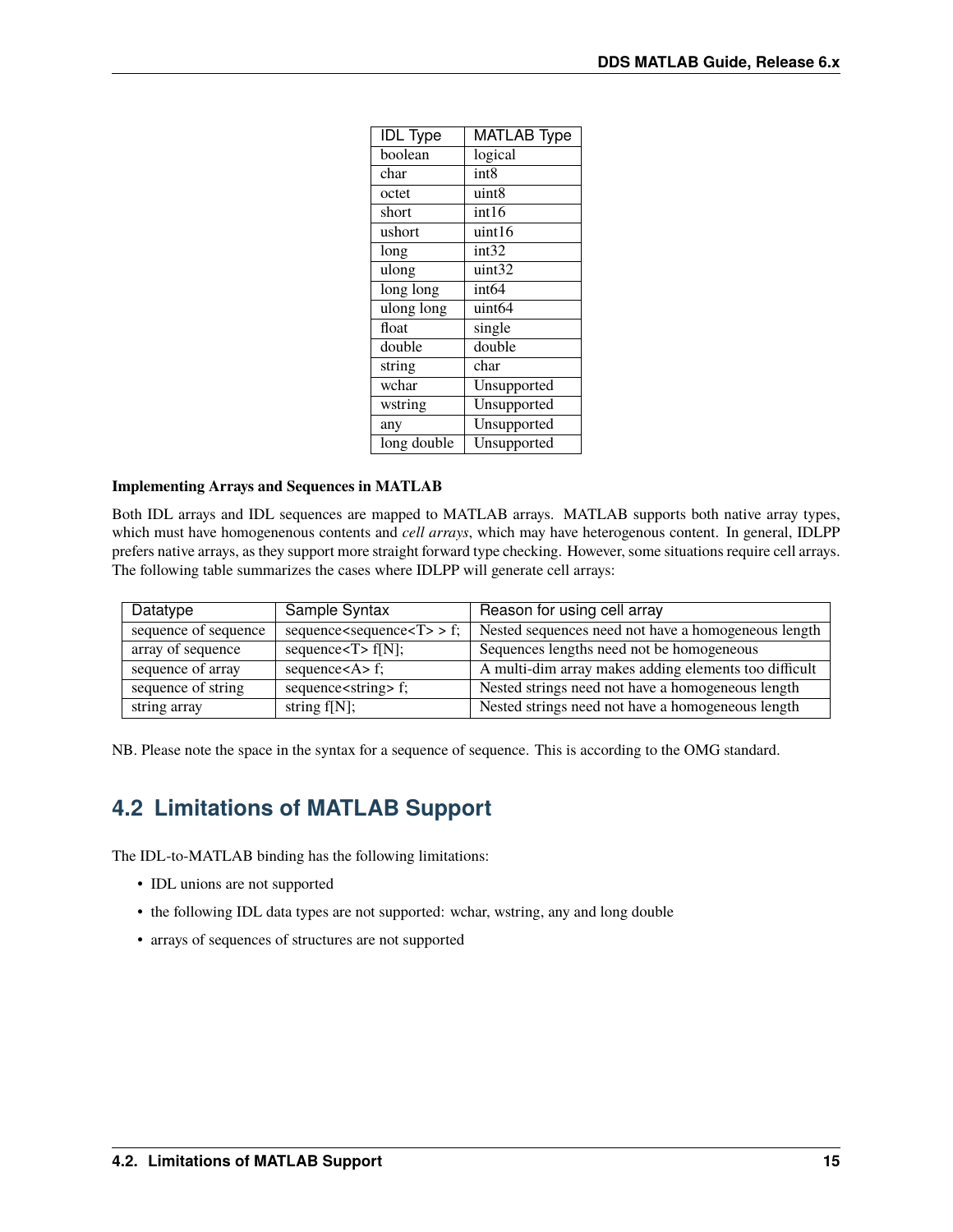# **MATLAB WITHOUT IDL**

<span id="page-18-0"></span>It is possible, but not recommended, to directly create MATLAB classes that represent DDS topics. This approach allows you to quickly start using Vortex DDS, but it has a number of disadvantages:

- without IDL, you cannot reliably define the topic in other language bindings.
- not all IDL types are available.

# <span id="page-18-1"></span>**5.1 Creating a MATLAB Topic class**

To create a Topic Class without IDL, create a MATLAB class that inherits from Vortex.AbstractType. The class will be interpreted as an IDL struct. Class properties will be interpreted as IDL struct fields. Finally, the class must define a static method *getKey* which returns a comma separated list of key fields for the topic.

The following shows a simple MATLAB class, ShapeType:

```
classdef ShapeType < Vortex.AbstractType
   properties
       color char % IDL: string color;
       x int32 % IDL: long x;
       y int32 % IDL: long y;
       shapesize int32 % IDL: long shapesize;
   end
   methods (Static)
       function keys = getKey
           keys = 'color':end
   end
end
```
The topic class defines four fields, and identifies the color field as the topic key.

You would use the topic class in the same way as one generated by IDLPP. The following example shows the creation of a DDS topic object from a topic class:

```
% define a Vortex DDS topic called 'Circle'
circleTopic = Vortex.Topic('Circle', ?ShapeType);
```
With the *circleTopic* variable, you can then create appropriate Vortex DDS readers and writers.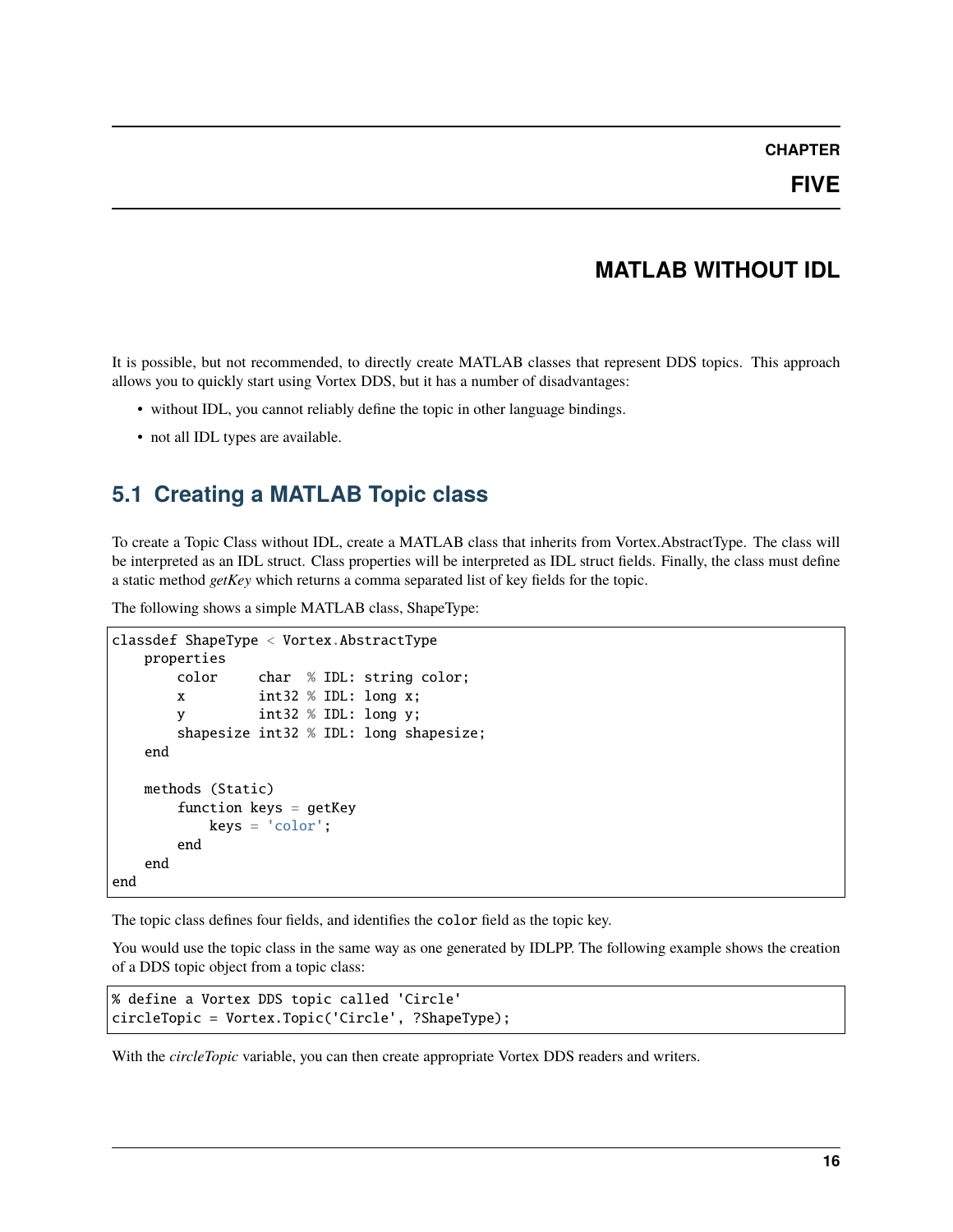### <span id="page-19-0"></span>**5.2 Mapping of MATLAB types to IDL types**

When using an IDL-less Topic class, the Vortex DDS API for MATLAB makes maps property types to IDL types as follows:

| <b>MATLAB Type</b> | <b>IDL</b> Type       |
|--------------------|-----------------------|
| logical            | boolean               |
| int <sub>8</sub>   | char                  |
| uint8              | octet                 |
| int16              | short                 |
| uint16             | unsigned short        |
| int32              | long                  |
| uint32             | unsigned long         |
| int <sub>64</sub>  | long long             |
| uint <sub>64</sub> | unsigned long long    |
| single             | float                 |
| double             | double                |
| char               | string                |
| class              | equivalent IDL struct |
| enum class         | equivalent IDL enum   |
| not type           | double                |

# <span id="page-19-1"></span>**5.3 Creating arrays**

When defining a topic class, you can make a field map to an IDL array by initializing it to an array of the appropriate dimensions. The MATLAB API for Vortex DDS recognizes arrays of most types as identifying IDL arrays. The one exception is that arrays of MATLAB char are still interpreted as an IDL string.

The following example shows an topic class that defines arrays:

```
classdef ArrayTopic < Vortex.AbstractType
    properties
        x = zeros([1 4]) %IDL: double x[4];
        y \text{ int32 } = \text{zeros}([3 4]) %IDL: \text{long } y[3][4];end
    methods (Static)
        function keys = getKeykeys = '''; % No Keyend
    end
end
```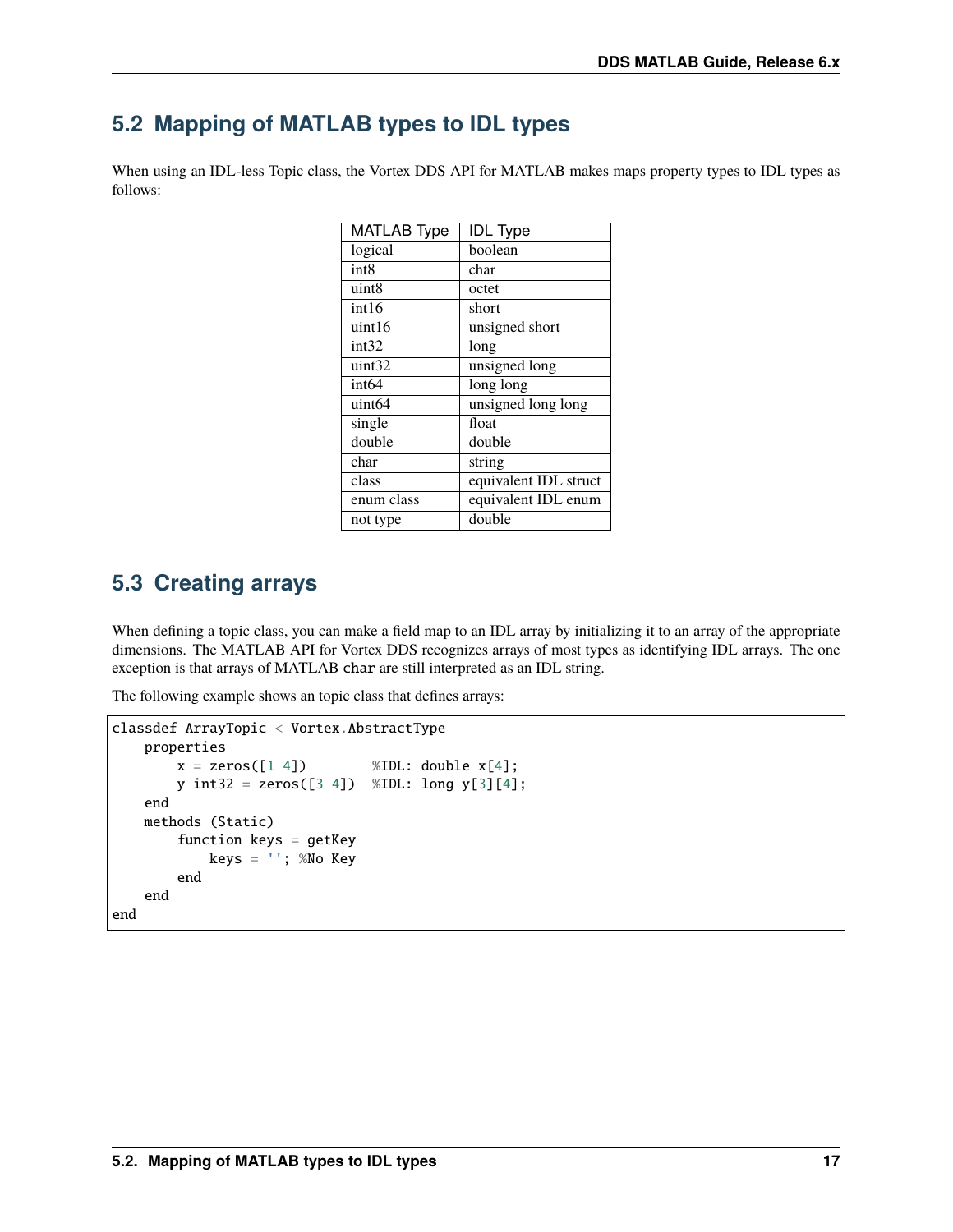# <span id="page-20-0"></span>**5.4 Unsupported Types**

When creating topics with out IDL, you must accept the following restrictions:

- IDL sequences cannot be defined.
- arrays of IDL strings cannot be defined.
- bounded IDL strings cannot be defined.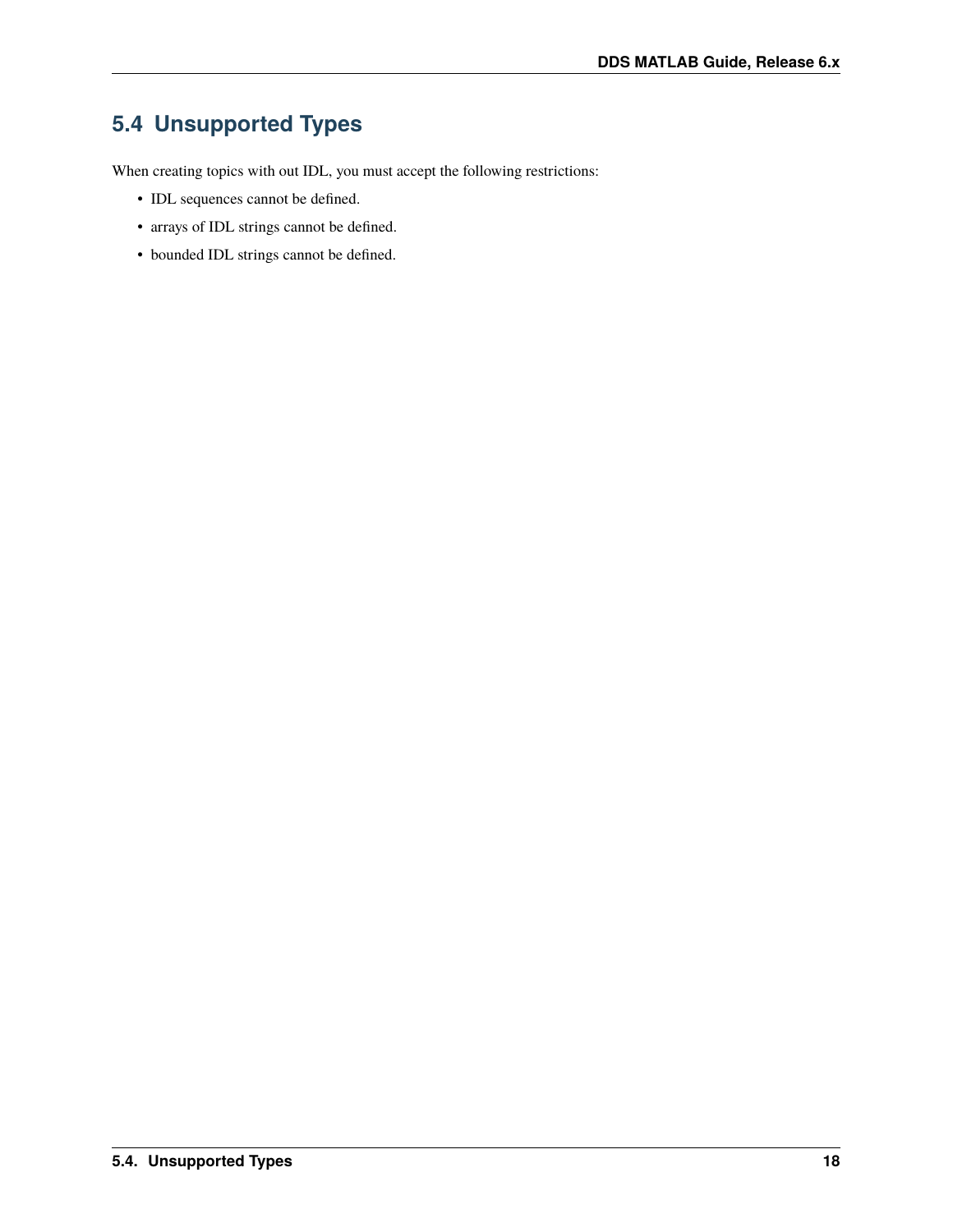**SIX**

### **QOS PROVIDER**

<span id="page-21-0"></span>The following section explains how the QoS is set for a DDS entity using the QoS Provider.

# <span id="page-21-1"></span>**6.1 QoS Provider File**

Quality of Service for DDS entities is set using XML files based on the XML schema file [QoSProfile.xsd.](http://www.omg.org/spec/dds4ccm/20110201/DDS_QoSProfile.xsd) These XML files contain one or more QoS profiles for DDS entities. An example with a default QoS profile for all entity types can be found at [DDS\\_DefaultQoS.xml.](http://www.omg.org/spec/dds4ccm/20110201/DDS_DefaultQoS.xml)

**Note:** Sample QoS Profile XML files can be found in the examples directories.

# <span id="page-21-2"></span>**6.2 QoS Profile**

A QoS profile consists of a name and optionally a base\_name attribute. The base\_name attribute allows a QoS or a profile to inherit values from another QoS or profile in the same file. The file contains QoS elements for one or more DDS entities. A skeleton file without any QoS values is displayed below to show the structure of the file.

```
<dds xmlns="http://www.omg.org/dds/" xmlns:xsi="http://www.w3.org/2001/XMLSchema-instance
˓→" xsi:schemaLocation="file:DDS_QoSProfile.xsd">
   <qos_profile name="DDS QoS Profile Name">
        <datareader_qos></datareader_qos>
        <datawriter_qos></datawriter_qos>
        <domainparticipant_qos></domainparticipant_qos>
        <subscriber_qos></subscriber_qos>
        <publisher_qos></publisher_qos>
        <topic_qos></topic_qos>
   </qos_profile>
</dds>
```
#### **Example: Specify Publisher Partition**

The example below specifies the publisher's partitions as A and B.

```
<publisher_qos>
    <partition>
         \langlename\rangle<element>A</element>
              <element>B</element>
         </name>
```
(continues on next page)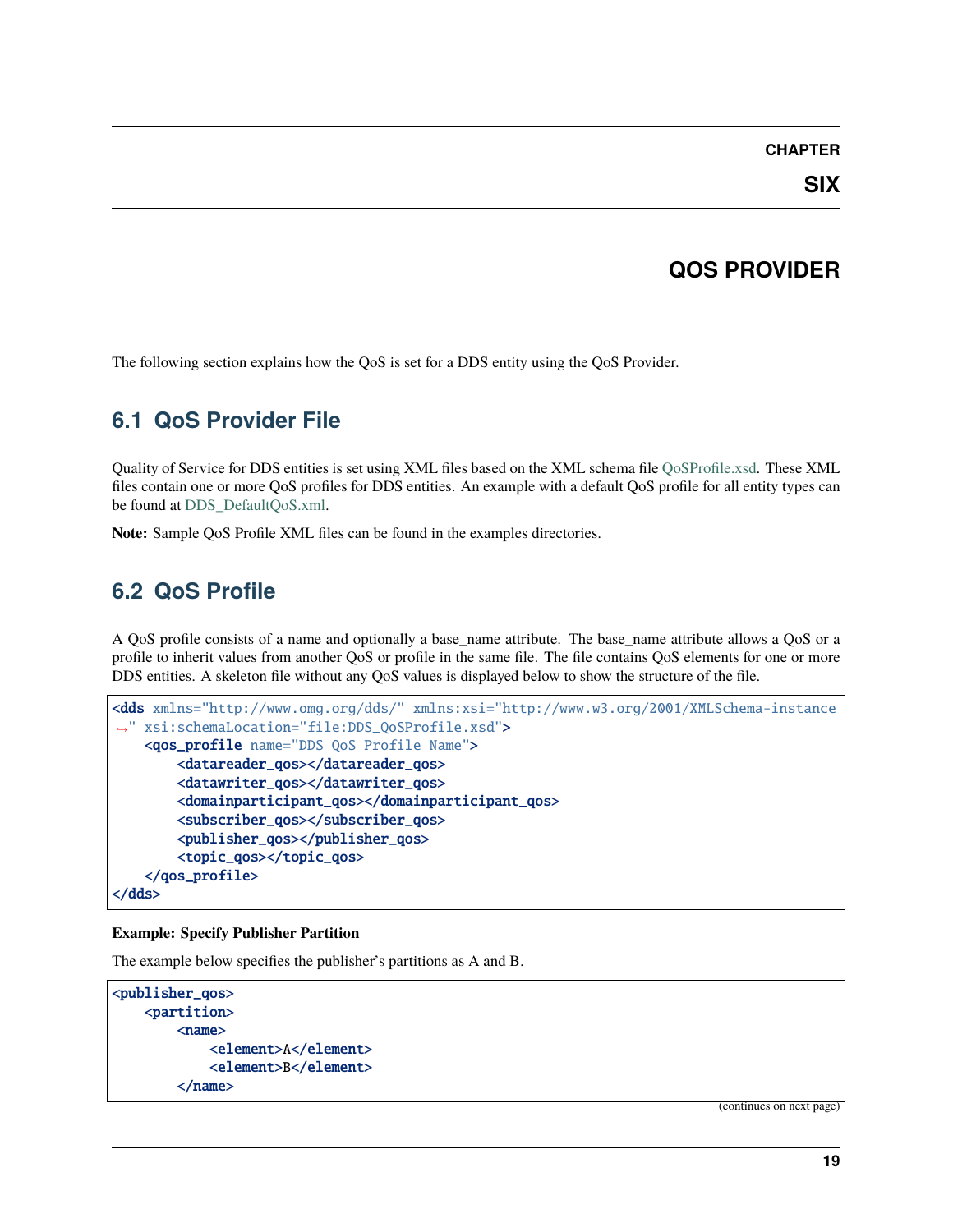(continued from previous page)

</partition> </publisher\_qos>

# <span id="page-22-0"></span>**6.3 Setting QoS Profile in MATLAB**

To set the QoS profile for a DDS entity in MATLAB the user must specify the File URI and the QoS profile name. If the file is not specified, the DDS entity will be created with the default QoS values.

```
% QOS File
PINGER_QOS_FILE = '/home/dds/matlab_examples/pingpong/DDS_PingerVolatileQoS.xml';
PINGER_QOS_PROFILE = 'DDS VolatileQosProfile';
% create the pinger participant on default domain with specified qos profile
dp = Vortex.DomainParticipant(['file://', PINGER_QOS_FILE], PINGER_QOS_PROFILE);
```
The file for the above would minimally contain the following <domainparticipant\_qos> tag.

```
<?xml version="1.0" encoding="UTF-8"?>
<dds xmlns="http://www.omg.org/dds/" xmlns:xsi="http://www.w3.org/2001/XMLSchema-instance
˓→" xsi:schemaLocation="file:DDS_QoSProfile.xsd">
    <qos_profile name="DDS VolatileQosProfile">
        <domainparticipant_qos>
            <user_data>
                <value></value>
            </user_data>
            <entity_factory>
                <autoenable_created_entities>true</autoenable_created_entities>
            </entity_factory>
         </domainparticipant_qos>
    </qos_profile>
</dds>
```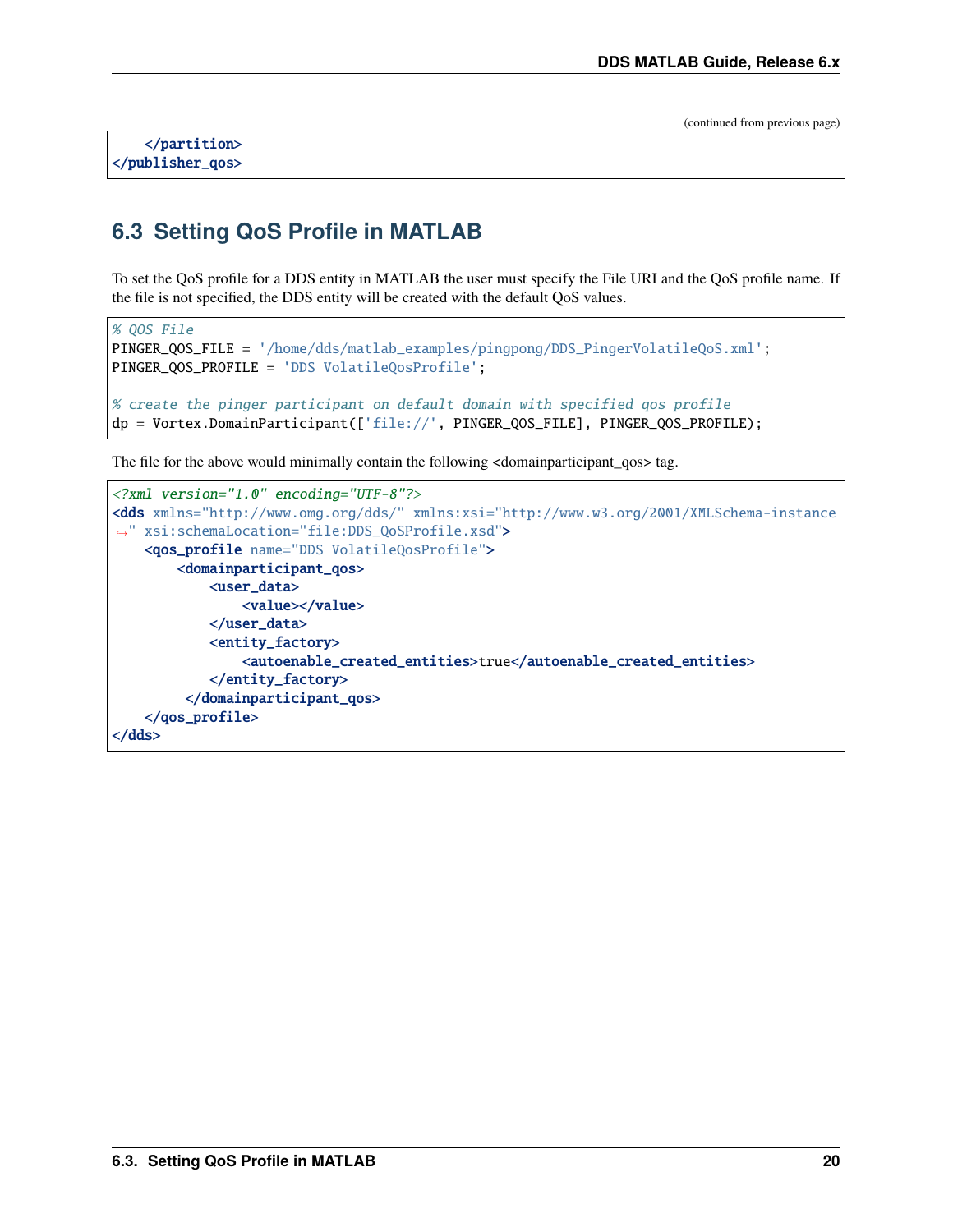### **SEVEN**

### **PING PONG EXAMPLE**

<span id="page-23-0"></span>A simple ping pong example is provided to demonstrate the basic capabilities of the MATLAB DDS integration.

The ping pong example can be found in the following directory:

*OSPL\_HOME*/tools/matlab/examples/matlab/pingpong

The ping pong example creates two participants.

- 1. A pinger that writes to the PING partition and reads from the PONG partition.
- 2. A ponger that writes to the PONG partition and reads from the PING partition.

A matlab script is provided that writes and reads sample data in the pinger and ponger participants.

### <span id="page-23-1"></span>**7.1 Example Files**

Files with the .m extension are MATLAB script files.

An explanation of what each example file does is provided below.

#### **pingpong.idl**

- Defines the PingPongType in idl
- Used to generate the MATLAB file PingPongType.m via:

idlpp -l matlab pingpong.idl

#### **PingPongType.m**

- Defines a PingPongType; generated from idlpp
- The PingPongType represents a DDS topic type.
- PingPongType specifies two properties: id, count.

#### **DDS\_PingerVolatileQoS.xml**

• XML file that specifies the DDS QoS (quality of service) settings for pinger.

#### **DDS\_PongerVolatileQoS.xml**

• XML file that specifies the DDS QoS (quality of service) settings for ponger.

#### **setup\_pinger.m**

- Creates the pinger participant on the default DDS domain, with specified QoS profile.
- Creates the topic PingPongType.
- Creates the publisher using the domain participant on the PING partition specified in the specified QoS profile.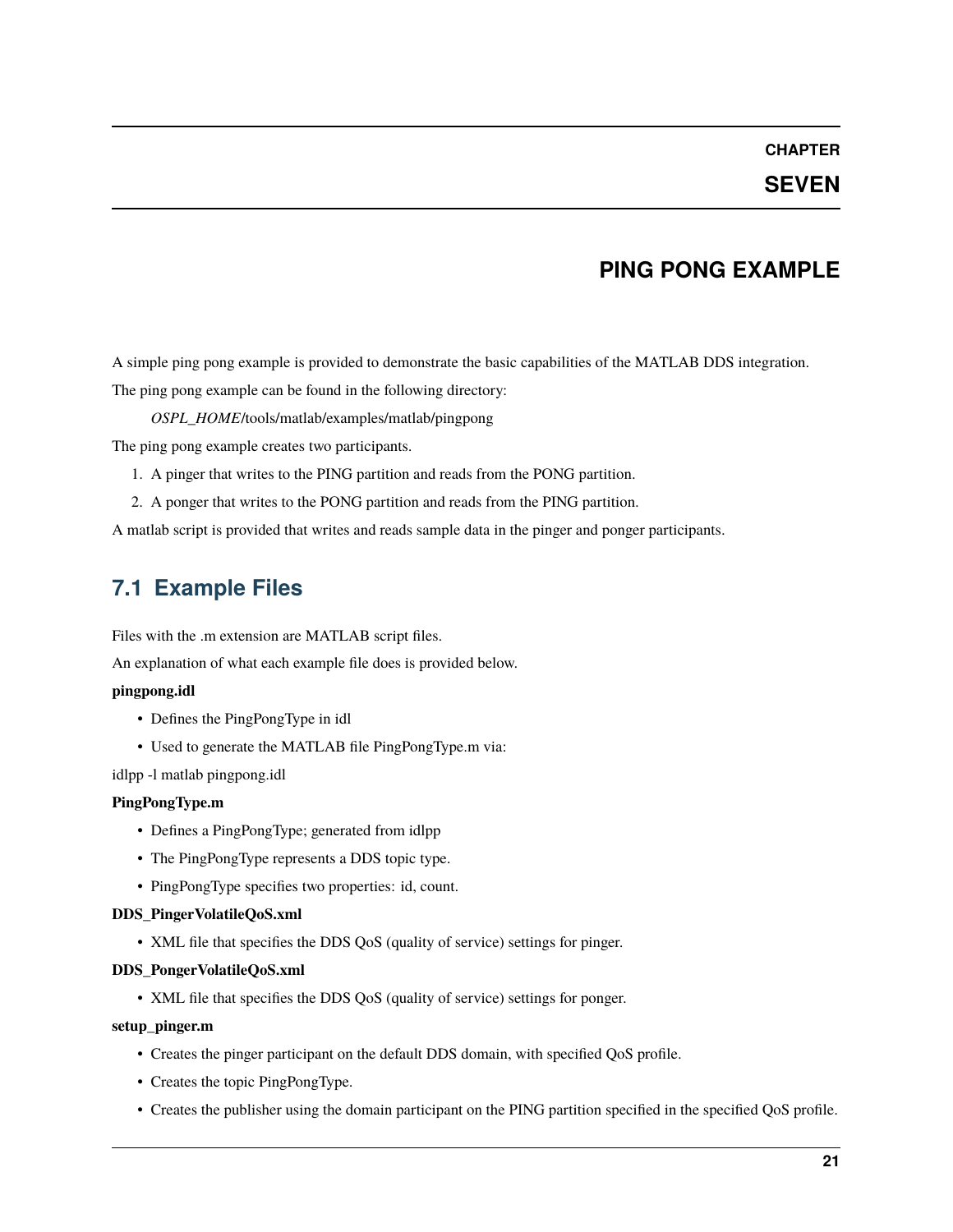- Creates the writer using the publisher and the specified QoS profile.
- Creates the subscriber using the domain participant on the PONG partition specified in the QoS profile.
- Creates the reader using the subscriber and the specified QoS profile.

#### **setup\_ponger.m**

- Creates the ponger participant on default domain with specified QoS profile.
- Creates the topic PingPongType.
- Creates the publisher using the domain participant on the PONG partition specified in the QoS profile.
- Creates the writer using the publisher and the specified QoS profile.
- Creates the subscriber using the domain participant on the PING partition specified in the QoS profile.
- Creates the reader using the subscriber and the specified QoS profile.

#### **pinger\_ponger.m**

- MATLAB script that writes and reads sample data in the pinger and ponger participants.
- This script calls the setup\_pinger.m and setup\_ponger.m scripts.
- This is the main script to run the ping pong example.
- This script is run from the MATLAB Command Window.

# <span id="page-24-0"></span>**7.2 Steps to run example**

- 1. **In the MATLAB command window, run pinger\_ponger.m.**
	- Type "pinger\_ponger".
	- Hit enter.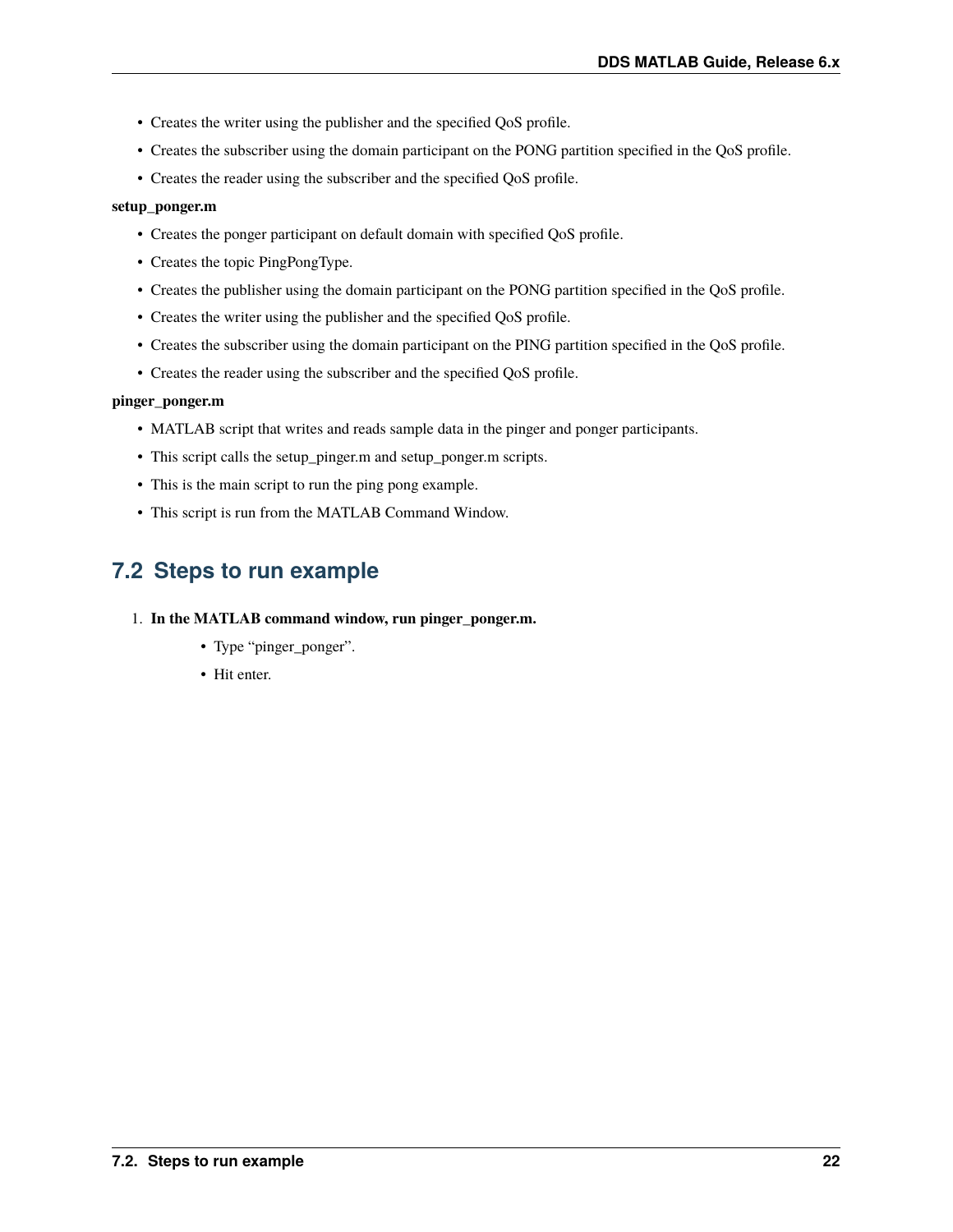### **EIGHT**

### **CONTACTS & NOTICES**

### <span id="page-25-1"></span><span id="page-25-0"></span>**8.1 Contacts**

#### **ADLINK Technology Corporation**

400 TradeCenter Suite 5900 Woburn, MA 01801 USA Tel: +1 781 569 5819

#### **ADLINK Technology Limited**

The Edge 5th Avenue Team Valley Gateshead NE11 0XA UK Tel: +44 (0)191 497 9900

#### **ADLINK Technology SARL**

28 rue Jean Rostand 91400 Orsay France Tel: +33 (1) 69 015354

Web: <https://www.adlinktech.com/en/data-distribution-service> Contact: <https://www.adlinktech.com/en/data-distribution-service> E-mail: [ist\\_info@adlinktech.com](mailto:ist_info@adlinktech.com) LinkedIn: <https://www.linkedin.com/company/79111/> Twitter: [https://twitter.com/ADLINKTech\\_usa](https://twitter.com/ADLINKTech_usa) Facebook: <https://www.facebook.com/ADLINKTECH>